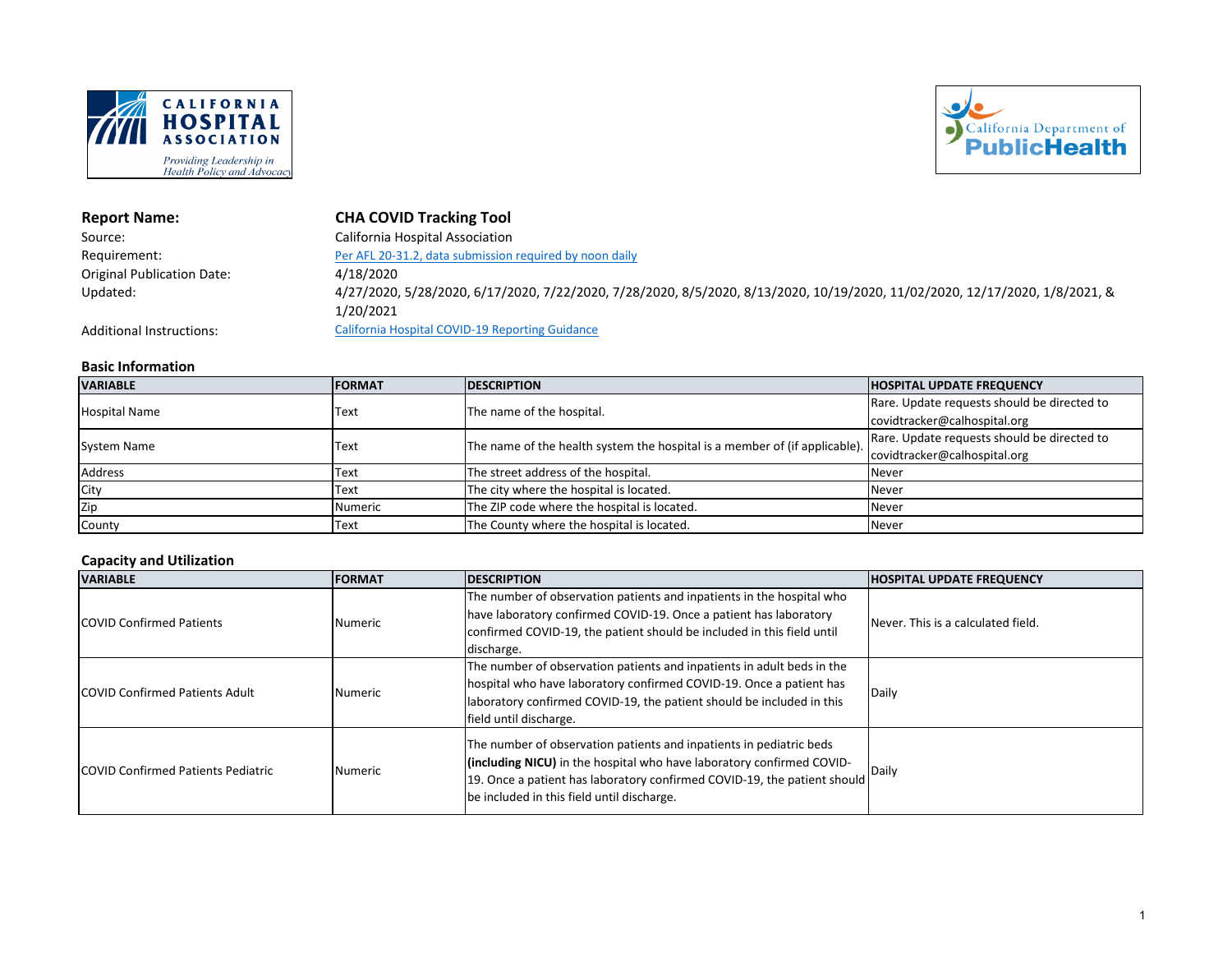| <b>VARIABLE</b>                       | <b>FORMAT</b>  | <b>DESCRIPTION</b>                                                                                                                                                                                                                                                                                                                                                                                                                                                                                                                                                                                                                                                                                                                                                                                                                         | <b>HOSPITAL UPDATE FREQUENCY</b>   |
|---------------------------------------|----------------|--------------------------------------------------------------------------------------------------------------------------------------------------------------------------------------------------------------------------------------------------------------------------------------------------------------------------------------------------------------------------------------------------------------------------------------------------------------------------------------------------------------------------------------------------------------------------------------------------------------------------------------------------------------------------------------------------------------------------------------------------------------------------------------------------------------------------------------------|------------------------------------|
| <b>COVID Suspected Patients</b>       | Numeric        | The number of observation patients and inpatients who are currently<br>under investigation or suspected to have COVID-19. Suspected is defined<br>as a person who is being managed as though he/she has COVID-19<br>because of signs and symptoms suggestive of COVID-19 as described by<br>CDC's guidance but does not have a laboratory positive COVID-19 test<br>result.<br>This may include patients who have not been tested or those with<br>pending test results. The count may also include patients with negative<br>test results but who continue to show signs/symptoms suggestive of<br>COVID-19. This should exclude patients for whom the test was sent only<br>as part of routine screening (e.g., for patients being admitted for other<br>diagnoses, prior to diagnostic procedures, or prior to surgery).                | Never. This is a calculated field. |
| <b>COVID Suspected Patients Adult</b> | <b>Numeric</b> | The number of observation patients and inpatients in adult beds who are<br>currently under investigation or suspected to have COVID-19. Suspected<br>is defined as a person who is being managed as though he/she has COVID-<br>19 because of signs and symptoms suggestive of COVID-19 as described<br>by CDC's guidance but does not have a laboratory positive COVID-19 test<br>result.<br>This may include patients who have not been tested or those with<br>pending test results. The count may also include patients with negative<br>test results but who continue to show signs/symptoms suggestive of<br>COVID-19. This should exclude patients for whom the test was sent only<br>as part of routine screening (e.g., for patients being admitted for other<br>diagnoses, prior to diagnostic procedures, or prior to surgery). | Daily                              |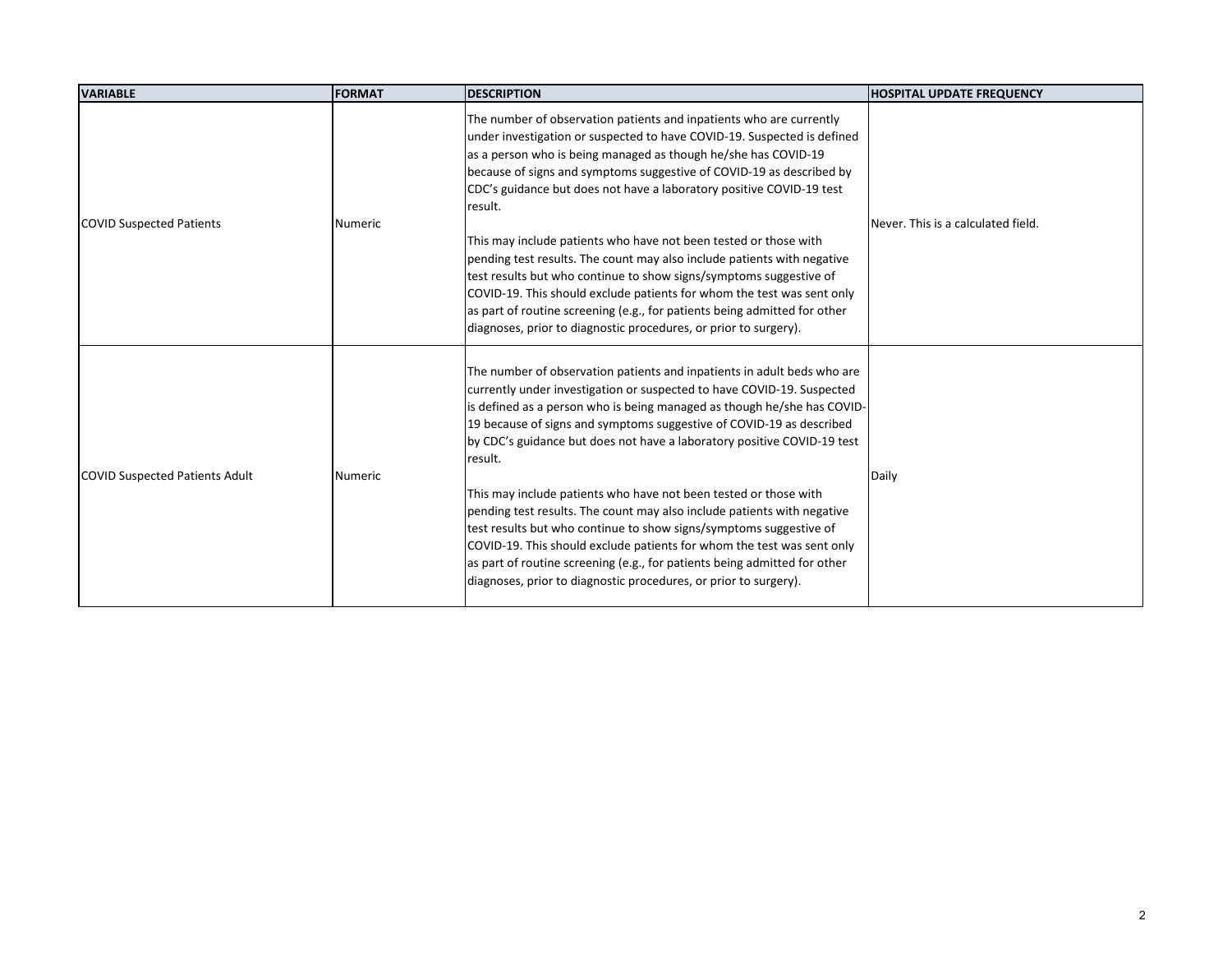| <b>VARIABLE</b>                           | <b>FORMAT</b>  | <b>DESCRIPTION</b>                                                                                                                                                                                                                                                                                                                                                                                                                                                                                                                                                                                                                                                                                                                                                                                                                                           | <b>HOSPITAL UPDATE FREQUENCY</b>   |
|-------------------------------------------|----------------|--------------------------------------------------------------------------------------------------------------------------------------------------------------------------------------------------------------------------------------------------------------------------------------------------------------------------------------------------------------------------------------------------------------------------------------------------------------------------------------------------------------------------------------------------------------------------------------------------------------------------------------------------------------------------------------------------------------------------------------------------------------------------------------------------------------------------------------------------------------|------------------------------------|
| <b>COVID Suspected Patients Pediatric</b> | <b>Numeric</b> | The number of observation patients and inpatients in pediatric beds<br>including NICU who are currently under investigation or suspected to<br>have COVID-19. Suspected is defined as a person who is being managed<br>as though he/she has COVID-19 because of signs and symptoms<br>suggestive of COVID-19 as described by CDC's guidance but does not have<br>a laboratory positive COVID-19 test result.<br>This may include patients who have not been tested or those with<br>pending test results. The count may also include patients with negative<br>test results but who continue to show signs/symptoms suggestive of<br>COVID-19. This should exclude patients for whom the test was sent only<br>as part of routine screening (e.g., for patients being admitted for other<br>diagnoses, prior to diagnostic procedures, or prior to surgery). | Daily                              |
| <b>Hospital Onset Patients</b>            | <b>Numeric</b> | Total current inpatients (patients anywhere in the hospital with an<br>inpatient order) who had an onset of suspected or confirmed COVID-19<br>fourteen or more days after admission for a condition other than COVID-<br>19. Once hospital onset COVID-19 patients are no longer symptomatic<br>and cleared from contact precautions, they no longer should be counted<br>in this field, however they should continue to be counted in the "COVID<br>Confirmed Patients" field until discharge.                                                                                                                                                                                                                                                                                                                                                             | Never. This is a calculated field. |
| <b>Hospital Onset Patients Adult</b>      | <b>Numeric</b> | Total current adult inpatients anywhere in the hospital with an inpatient<br>order with onset of suspected or confirmed COVID-19 fourteen or more<br>days after admission for a condition other than COVID-19. Once hospital<br>onset COVID-19 patients are no longer symptomatic and cleared from<br>contact precautions, they should be excluded from this field, however<br>they should continue to be counted in the "COVID Confirmed Patients"<br>field until discharge                                                                                                                                                                                                                                                                                                                                                                                 | Daily                              |
| <b>Hospital Onset Patients Pediatric</b>  | Numeric        | Total current pediatric inpatients anywhere in the hospital with an<br>inpatient order with onset of suspected or confirmed COVID-19 fourteen<br>or more days after admission for a condition other than COVID-19. Once<br>hospital onset COVID-19 patients are no longer symptomatic and cleared  Daily<br>from contact precautions, they should be excluded from this field,<br>however they should continue to be counted in the "COVID Confirmed<br>Patients" field until discharge.                                                                                                                                                                                                                                                                                                                                                                     |                                    |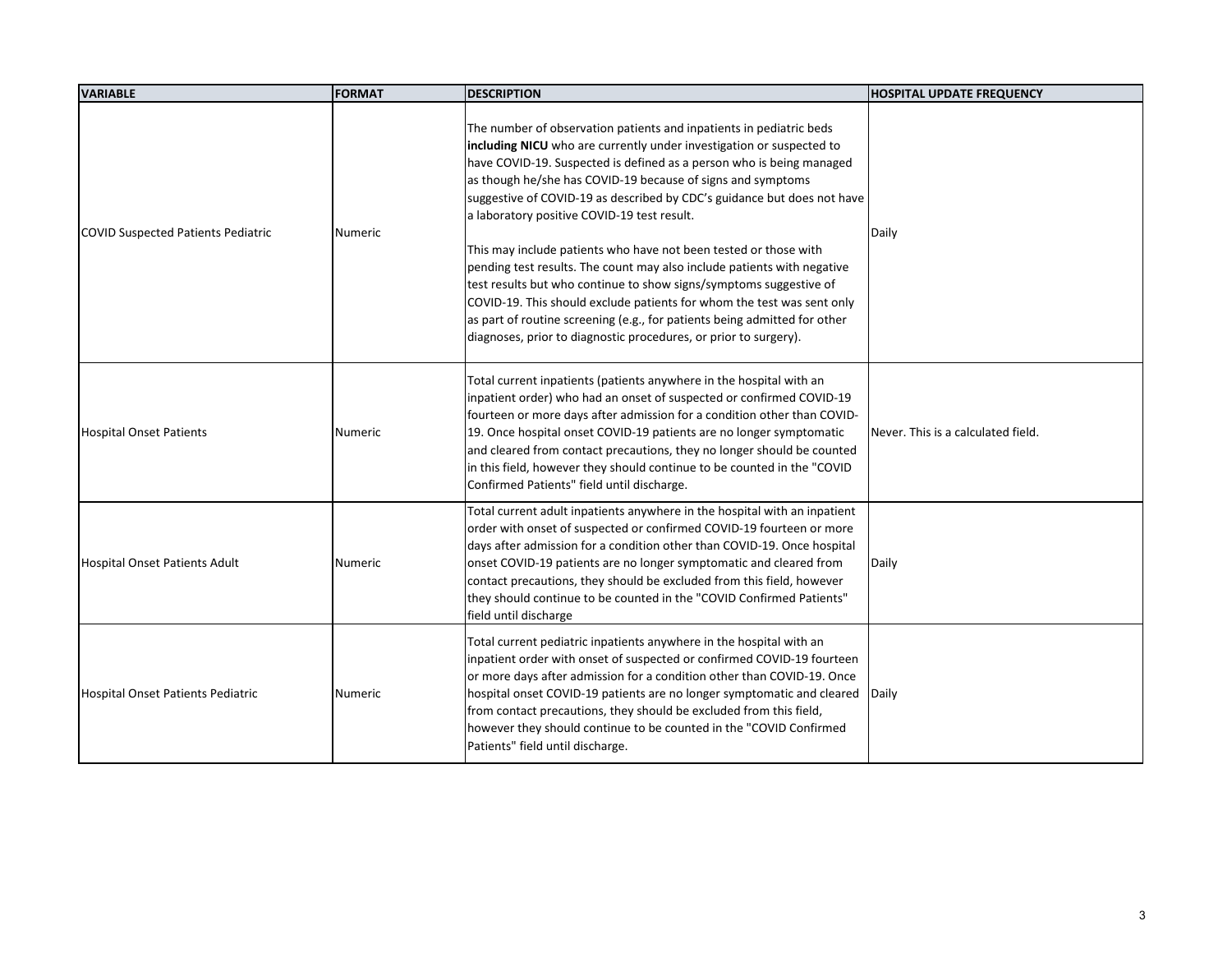| <b>VARIABLE</b>                               | <b>FORMAT</b>  | <b>DESCRIPTION</b>                                                                                                                                                                                                                                                                                                                                            | <b>HOSPITAL UPDATE FREQUENCY</b>   |
|-----------------------------------------------|----------------|---------------------------------------------------------------------------------------------------------------------------------------------------------------------------------------------------------------------------------------------------------------------------------------------------------------------------------------------------------------|------------------------------------|
| Available Routine Use Ventilators             | Numeric        | The number of available routine use ventilators at the hospital except for<br>those used exclusively for NICU patients. This excludes anesthesia<br>machines, portable/transport ventilators, BiPAP machines and<br>ventilators used exclusively for NICU patients.                                                                                           | Never. This is a calculated field. |
| Total Routine Use Ventilators in Hospital     | <b>Numeric</b> | The total number of working routine use ventilators physically in the<br>facility including both those that are currently in use and those that are<br>currently available. This excludes anesthesia machines,<br>portable/transport ventilators, BiPAP machines and ventilators used<br>exclusively for NICU patients.                                       | Daily                              |
| Routine Use Ventilators In Use Any Dx         | Numeric        | The current number of routine use ventilators being used to care for<br>patients with any diagnosis. This excludes anesthesia machines,<br>portable/transport ventilators, BiPAP machines and ventilators used<br>exclusively for NICU patients.                                                                                                              | Daily                              |
| <b>Total Ventilators in Hospital</b>          | Numeric        | The total number of all mechanical ventilators, including adult, pediatric,<br>neonatal ventilators, anesthesia machines and portable/transport<br>ventilators available in the facility. Include BiPAP machines if the hospital<br>uses BiPP to deliver positive pressure ventilation via artificial airways.                                                | Daily                              |
| Total Ventilators in Hospital in Use Any Dx   | <b>Numeric</b> | The total number of mechanical ventilators in use for patients with any<br>diagnosis at the time the data is collected, including adult, pediatric,<br>neonatal ventilators, anesthesia machines and portable/transport<br>ventilators. Include BiPAP machines if the hospital uses BiPAP to deliver<br>positive pressure ventilation via artificial airways. | Daily                              |
| <b>COVID Patients Using Ventilation</b>       | Numeric        | The current number of suspected or confirmed COVID-19 inpatients using<br>routine use ventilators.                                                                                                                                                                                                                                                            | Never. This is a calculated field. |
| <b>COVID Patients Using Ventilation Adult</b> | Numeric        | The current number of suspected or confirmed COVID-19 inpatients in<br>adult beds using routine use ventilators.                                                                                                                                                                                                                                              | Daily                              |
| COVID Patients Using Ventilation Pediatric    | Numeric        | The current number of suspected or confirmed COVID-19 inpatients in<br>pediatric beds using routine use ventilators.                                                                                                                                                                                                                                          | Daily                              |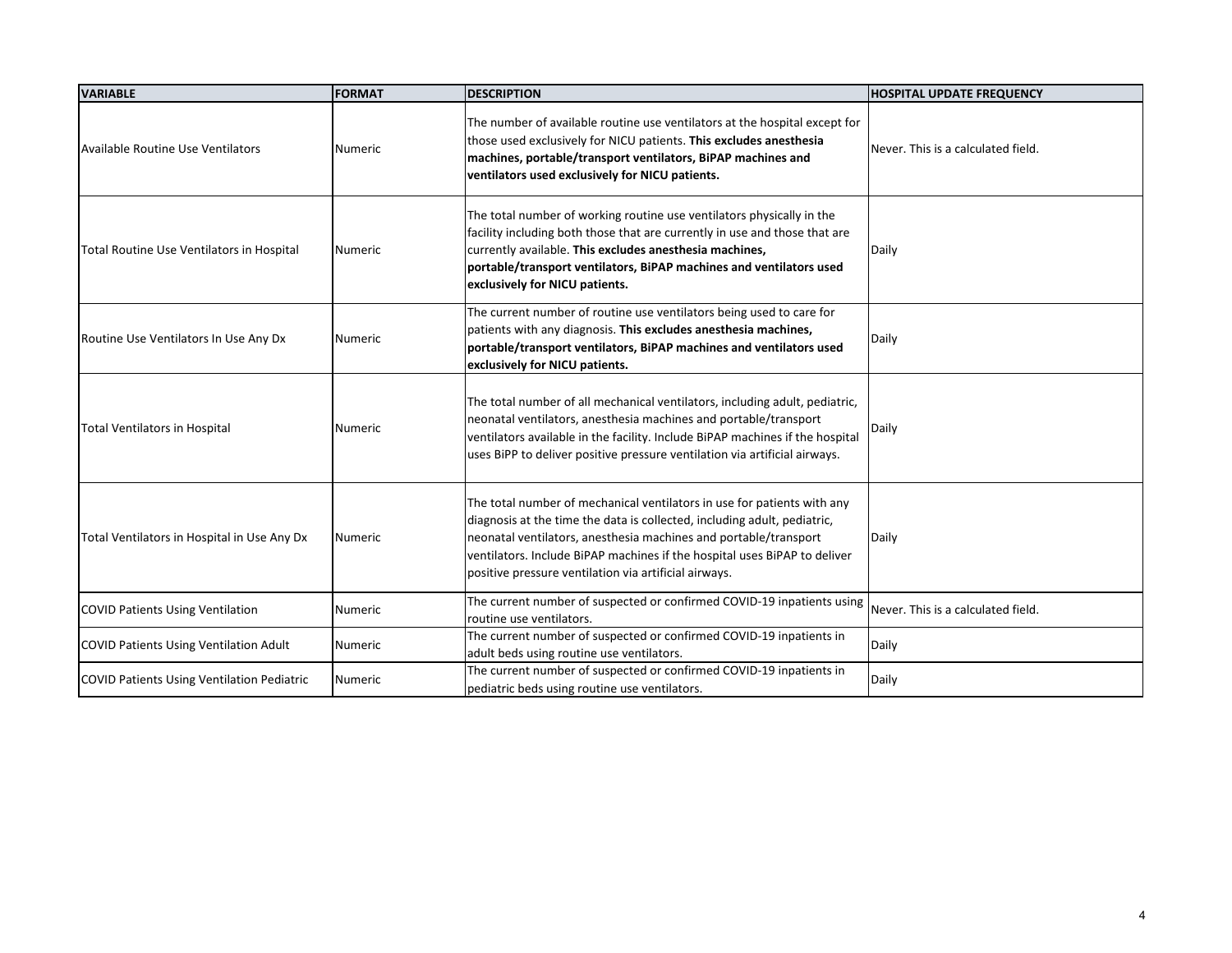| <b>VARIABLE</b>                                                         | <b>FORMAT</b>  | <b>DESCRIPTION</b>                                                                                                                                                                                                                              | <b>HOSPITAL UPDATE FREQUENCY</b>   |
|-------------------------------------------------------------------------|----------------|-------------------------------------------------------------------------------------------------------------------------------------------------------------------------------------------------------------------------------------------------|------------------------------------|
| COVID ED and Overflow Patients Using<br>Ventilation                     | Numeric        | Patients with suspected or confirmed COVID-19 who are currently using<br>ventilators, but not assigned to a hospital bed. These patients may be in<br>the ED or any overflow location awaiting an inpatient bed.                                | Never. This is a calculated field. |
| <b>COVID ED and Overflow Patients Using</b><br><b>Ventilation Adult</b> | Numeric        | Patients with laboratory confirmed COVID-19 who are currently using a<br>ventilator but not assigned to an adult hospital bed. These adult patients<br>may be in the ED or any overflow location awaiting an inpatient adult<br>bed.            | Daily                              |
| COVID ED and Overflow Patients Using<br><b>Ventilation Pediatric</b>    | <b>Numeric</b> | Patients with laboratory confirmed COVID-19 who are currently using a<br>ventilator but not assigned to a pediatric hospital bed. These pediatric<br>patients may be in the ED or any overflow location awaiting an inpatient<br>pediatric bed. | Daily                              |
| <b>ICU Confirmed Patients</b>                                           | <b>Numeric</b> | The current number of laboratory confirmed COVID-19 patients<br>occupying ICU beds.                                                                                                                                                             | Never. This is a calculated field. |
| <b>ICU Confirmed Patients Adult</b>                                     | <b>Numeric</b> | The current number of laboratory confirmed COVID-19 patients<br>occupying ICU adult beds.                                                                                                                                                       | Daily                              |
| <b>ICU Confirmed Patients Pediatric</b>                                 | <b>Numeric</b> | The current number of laboratory confirmed COVID-19 patients<br>occupying ICU pediatric beds, including NICU.                                                                                                                                   | <b>Daily</b>                       |
| <b>ICU Suspected Patients</b>                                           | <b>Numeric</b> | The current number of patients under investigation for suspected COVID-<br>19 occupying ICU beds.                                                                                                                                               | Never. This is a calculated field. |
| <b>ICU Suspected Patients Adult</b>                                     | Numeric        | The current number of patients under investigation for suspected COVID-<br>19 occupying ICU adult beds.                                                                                                                                         | <b>Daily</b>                       |
| <b>ICU Suspected Patients Pediatrics</b>                                | Numeric        | The current number of patients under investigation for suspected COVID-<br>19 occupying ICU pediatric beds, including NICU.                                                                                                                     | Daily                              |
| <b>ED and Overflow Confirmed Patients</b>                               | Numeric        | Patients with laboratory confirmed COVID-19 who are currently not<br>assigned to a hospital bed. These patients may be in the ED or any<br>overflow location awaiting an inpatient bed.                                                         | Never. This is a calculated field. |
| <b>ED and Overflow Confirmed Patients Adult</b>                         | Numeric        | Patients with laboratory confirmed COVID-19 who are currently not<br>assigned to an adult hospital bed. These patients may be in the ED or any Daily<br>overflow location awaiting an inpatient adult bed.                                      |                                    |
| <b>ED and Overflow Confirmed Patients</b><br>Pediatrics                 | <b>Numeric</b> | Patients with laboratory confirmed COVID-19 who are currently not<br>assigned to a pediatric hospital bed. These patients may be in the ED or<br>any overflow location awaiting an inpatient pediatric bed.                                     | Daily                              |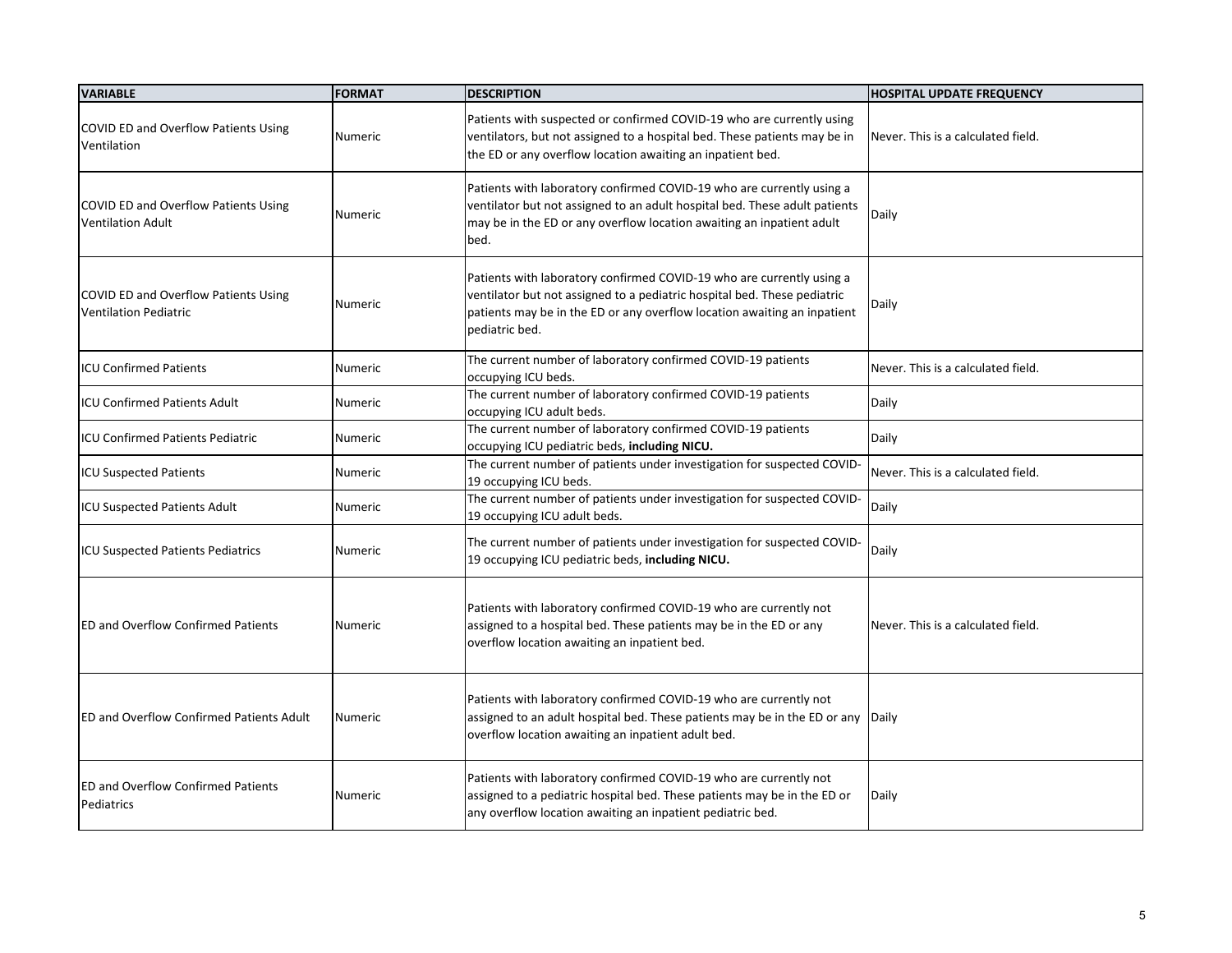| <b>VARIABLE</b>                                             | <b>FORMAT</b>  | <b>DESCRIPTION</b>                                                                                                                                                                                                                                                                                                                                                                                                                 | <b>HOSPITAL UPDATE FREQUENCY</b>   |
|-------------------------------------------------------------|----------------|------------------------------------------------------------------------------------------------------------------------------------------------------------------------------------------------------------------------------------------------------------------------------------------------------------------------------------------------------------------------------------------------------------------------------------|------------------------------------|
| <b>ED and Overflow Suspected Patients</b>                   | Numeric        | Patients with suspected COVID-19 who are currently not assigned to a<br>hospital bed. These patients may be in the ED or any overflow location<br>awaiting an inpatient bed.                                                                                                                                                                                                                                                       | Never. This is a calculated field. |
| <b>ED and Overflow Suspected Patients Adult</b>             | <b>Numeric</b> | Patients with suspected COVID-19 who are currently not assigned to an<br>adult hospital bed. These adult patients may be in the ED or any overflow Daily<br>location awaiting an inpatient adult bed.                                                                                                                                                                                                                              |                                    |
| <b>ED and Overflow Suspected Patients Pediatric Numeric</b> |                | Patients with suspected COVID-19 who are currently not assigned to a<br>pediatric hospital bed. These patients may be in the ED or any overflow<br>location awaiting an inpatient pediatric bed.                                                                                                                                                                                                                                   | Daily                              |
| <b>Total Beds Including Surge</b>                           | Numeric        | The total number of beds in the facility. This field will equal "Total Non-<br>Surge Beds" plus "Surge Beds".                                                                                                                                                                                                                                                                                                                      | Never. This is a calculated field  |
| <b>Total Inpatients Including Surge</b>                     | <b>Numeric</b> | The total number of inpatients in the facility. This field will equal<br>'Occupied Inpatient Non-Surge Beds" plus "Surge Bed Non-ICU Patients"<br>plus "Surge Bed ICU Patients".                                                                                                                                                                                                                                                   | Never. This is a calculated field  |
| <b>Total Non-Surge Beds</b>                                 | <b>Numeric</b> | The total number of all staffed inpatient and outpatient beds in your<br>hospital used for inpatients (includes ICU) and outpatients (includes<br>observation beds). If the bed is not currently staffed or equipped but is<br>usable and has the potential to be staffed and equipped using routine<br>available hospital resources and staffing, it should be counted. This<br>number should exclude surge beds                  | Never. This is a calculated field. |
| <b>Total Non-Surge Beds Adult</b>                           | <b>Numeric</b> | The total number of all staffed adult (as defined by room designation)<br>inpatient (includes ICU) and outpatient (includes observation) beds in<br>your hospital. If the bed is not currently staffed or equipped but is usable<br>and has the potential to be staffed and equipped using routine available<br>hospital resources and staffing, it should be counted. This number should<br>exclude surge beds.                   | Daily                              |
| <b>Total Non-Surge Beds Pediatric</b>                       | <b>Numeric</b> | The total number of all staffed pediatric (as defined by the room<br>designation) inpatient (includes PICU and NICU) and outpatient (includes<br>observation) beds in your hospital. If the bed is not currently staffed or<br>equipped but is usable and has the potential to be staffed and equipped<br>using routine available hospital resources and staffing, it should be<br>counted. This number should exclude surge beds. | Daily                              |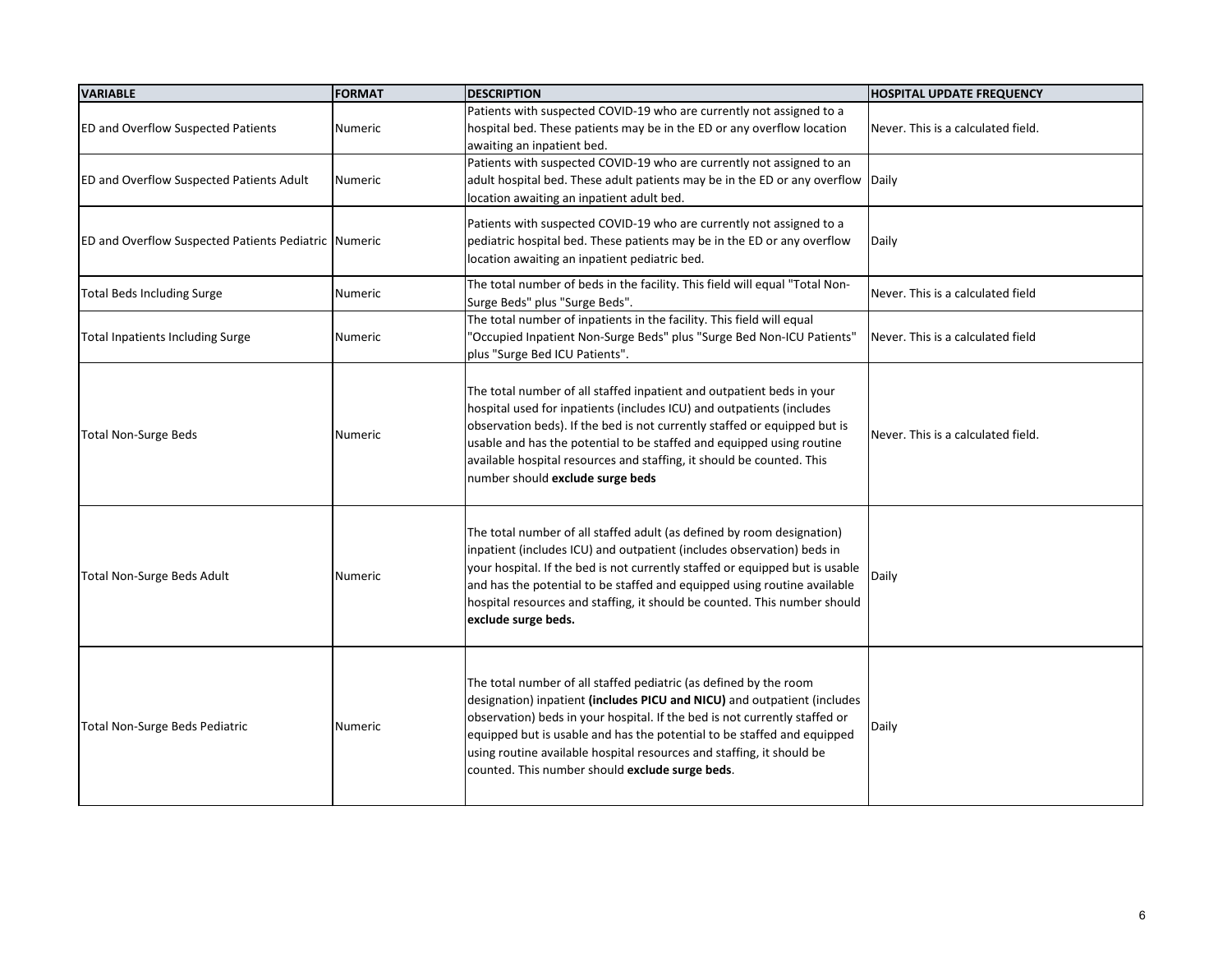| <b>VARIABLE</b>                                     | <b>FORMAT</b>   | <b>DESCRIPTION</b>                                                                                                                                                                                                                                                                                                                                                                                                                            | <b>HOSPITAL UPDATE FREQUENCY</b>   |
|-----------------------------------------------------|-----------------|-----------------------------------------------------------------------------------------------------------------------------------------------------------------------------------------------------------------------------------------------------------------------------------------------------------------------------------------------------------------------------------------------------------------------------------------------|------------------------------------|
| Occupied Non-Surge Inpatient Beds                   | l Numeric       | The number of inpatient beds currently occupied with patients. This<br>number should exclude occupied surge beds.                                                                                                                                                                                                                                                                                                                             | Never. This is a calculated field. |
| Occupied Non-Surge Inpatient Beds Adult             | Numeric         | The number of inpatient adult beds occupied with a patient. This number<br>should exclude occupied surge beds.                                                                                                                                                                                                                                                                                                                                | Daily                              |
| Occupied Non-Surge Inpatient Beds Pediatric Numeric |                 | The number of inpatient pediatric beds occupied with a patient. This<br>number should exclude occupied surge beds.                                                                                                                                                                                                                                                                                                                            | Daily                              |
| <b>Total Non-Surge Inpatient Beds</b>               | <b>Numeric</b>  | The total number of all staffed inpatient beds in your hospital (including<br>all ICU beds). If the bed is not currently staffed or equipped but is usable<br>and has the potential to be staffed and equipped using routine available<br>hospital resources and staffing, it should be counted. This number should<br>also include outpatient beds that are holding inpatients who are boarding,<br>and should exclude surge beds.           | Never. This is a calculated field. |
| Total Non-Surge Inpatient Beds Adult                | l Numeric       | The total number of all staffed inpatient adult beds in your hospital<br>(including all ICU beds). If the bed is not currently staffed or equipped but<br>is usable and has the potential to be staffed and equipped using routine<br>available hospital resources and staffing, it should be counted. This<br>number should also include outpatient beds that are holding inpatients<br>who are boarding, and should exclude surge beds.     | Daily                              |
| <b>Total Non-Surge Inpatient Beds Pediatric</b>     | <b>N</b> umeric | The total number of all staffed inpatient pediatric beds in your hospital<br>(including all ICU beds). If the bed is not currently staffed or equipped but<br>is usable and has the potential to be staffed and equipped using routine<br>available hospital resources and staffing, it should be counted. This<br>number should also include outpatient beds that are holding inpatients<br>who are boarding, and should exclude surge beds. | Daily                              |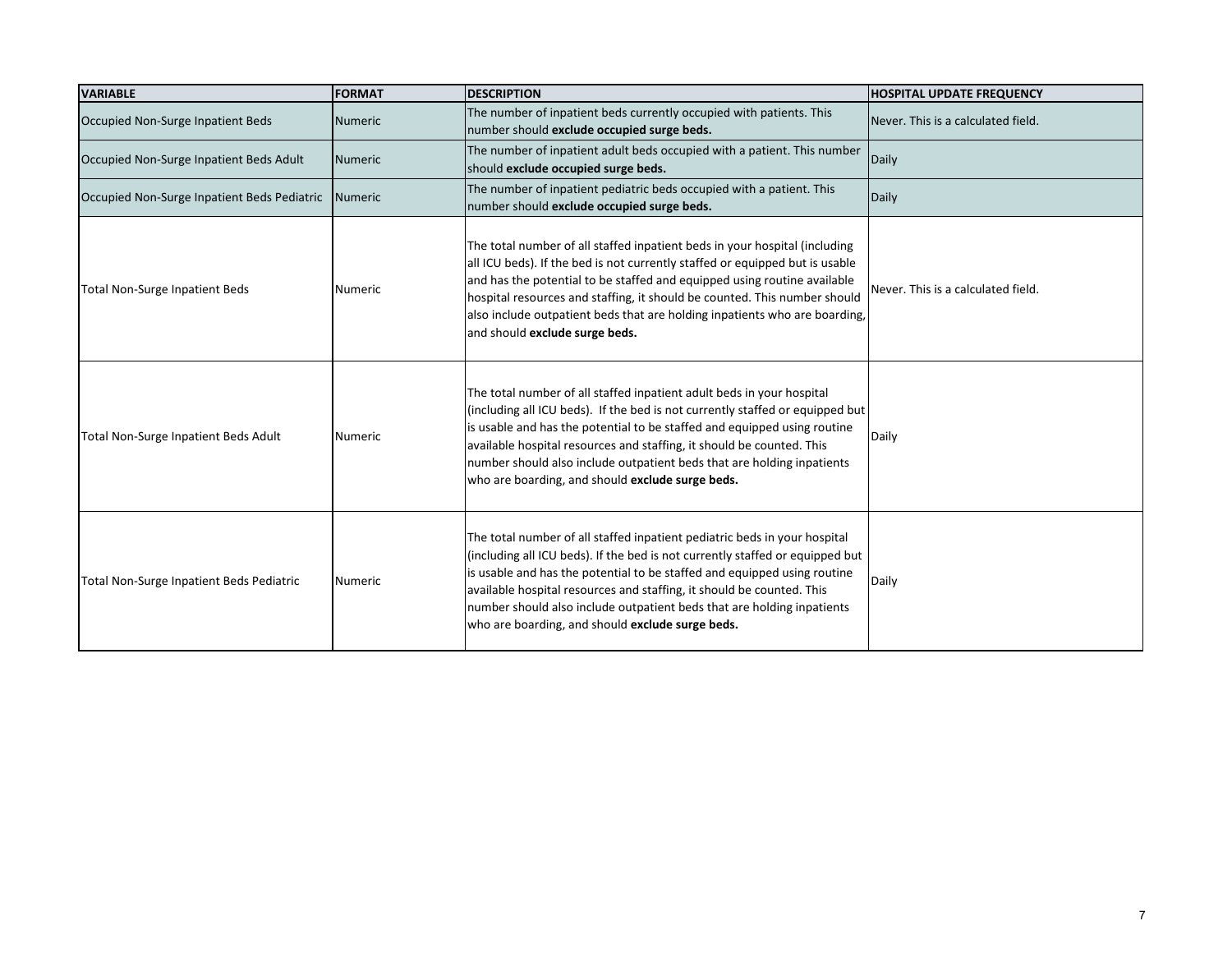| <b>VARIABLE</b>                    | <b>FORMAT</b>  | <b>DESCRIPTION</b>                                                                                                                                                                                                                                                                                                                                                                                                                                                                                                                                                                                                                                                                                                                                                                                                                       | <b>HOSPITAL UPDATE FREQUENCY</b>   |
|------------------------------------|----------------|------------------------------------------------------------------------------------------------------------------------------------------------------------------------------------------------------------------------------------------------------------------------------------------------------------------------------------------------------------------------------------------------------------------------------------------------------------------------------------------------------------------------------------------------------------------------------------------------------------------------------------------------------------------------------------------------------------------------------------------------------------------------------------------------------------------------------------------|------------------------------------|
| Surge Beds                         | <b>Numeric</b> | The number of additional inpatient beds that the hospital could add if all<br>available space were used for patient care, a process allowed under the<br>terms of the temporary Department of Public Health waiver. This number<br>should include any and all beds in spaces not routinely used for patient<br>care (e.g., gift shop, outdoor tents, hallways, etc.). If the bed is not<br>currently staffed and equipped but is usable and has the potential to be<br>staffed and equipped under the hospital's established surge plan, it<br>should be counted.                                                                                                                                                                                                                                                                        | Daily                              |
| <b>ICU Surge Beds</b>              | <b>Numeric</b> | The current number of additional physical, staffed adult ICU beds that the<br>hospital has added or could add if all ICU appropriate and available space<br>were used for patient care (occupied and unoccupied), a process allowed<br>under the terms of the temporary Department of Public Health waiver.<br>This number should include any and all ICU beds in spaces not routinely<br>used for ICU level care but that have the capacity to accommodate<br>standard ICU equipment and functions (e.g. PACU, operating rooms,<br>telemetry units, step-down units, placing additional ICU beds in one ICU<br>room, etc.). If the bed is not currently staffed and equipped but is usable<br>and has the potential to be staffed and equipped for ICU level care under<br>the hospital's established surge plan, it should be counted. | Daily                              |
| Surge Bed Non-ICU Patients         | <b>Numeric</b> | The number of patients occupying non-ICU surge beds at the hospital.                                                                                                                                                                                                                                                                                                                                                                                                                                                                                                                                                                                                                                                                                                                                                                     | Daily                              |
| Surge Bed ICU Patients             | Numeric        | The number of patients occupying ICU surge beds at the hospital.                                                                                                                                                                                                                                                                                                                                                                                                                                                                                                                                                                                                                                                                                                                                                                         | Daily                              |
| Surge Bed Occupancy Rate           | Numeric        | The percent of available surge beds that are in use.                                                                                                                                                                                                                                                                                                                                                                                                                                                                                                                                                                                                                                                                                                                                                                                     | Never. This is a calculated field. |
| <b>ICU Non-Surge Occupied Beds</b> | Numeric        | The current number of patients occupying staffed inpatient ICU beds,<br>excluding surge beds                                                                                                                                                                                                                                                                                                                                                                                                                                                                                                                                                                                                                                                                                                                                             | Never. This is a calculated field. |
| ICU Non-Surge Occupied Beds Adult  | Numeric        | The current number of adult ICU beds occupied by a patient, excluding<br>surge beds.                                                                                                                                                                                                                                                                                                                                                                                                                                                                                                                                                                                                                                                                                                                                                     | Daily                              |
| ICU Non-Surge Occupied Beds PICU   | Numeric        | The current number of pediatric ICU beds occupied by a patient,<br>excluding surge beds and NICU.                                                                                                                                                                                                                                                                                                                                                                                                                                                                                                                                                                                                                                                                                                                                        | Daily                              |
| ICU Non-Surge Occupied Beds NICU   | Numeric        | The current number of neonatal ICU beds occupied by a patient,<br>excluding surge beds.                                                                                                                                                                                                                                                                                                                                                                                                                                                                                                                                                                                                                                                                                                                                                  | Daily                              |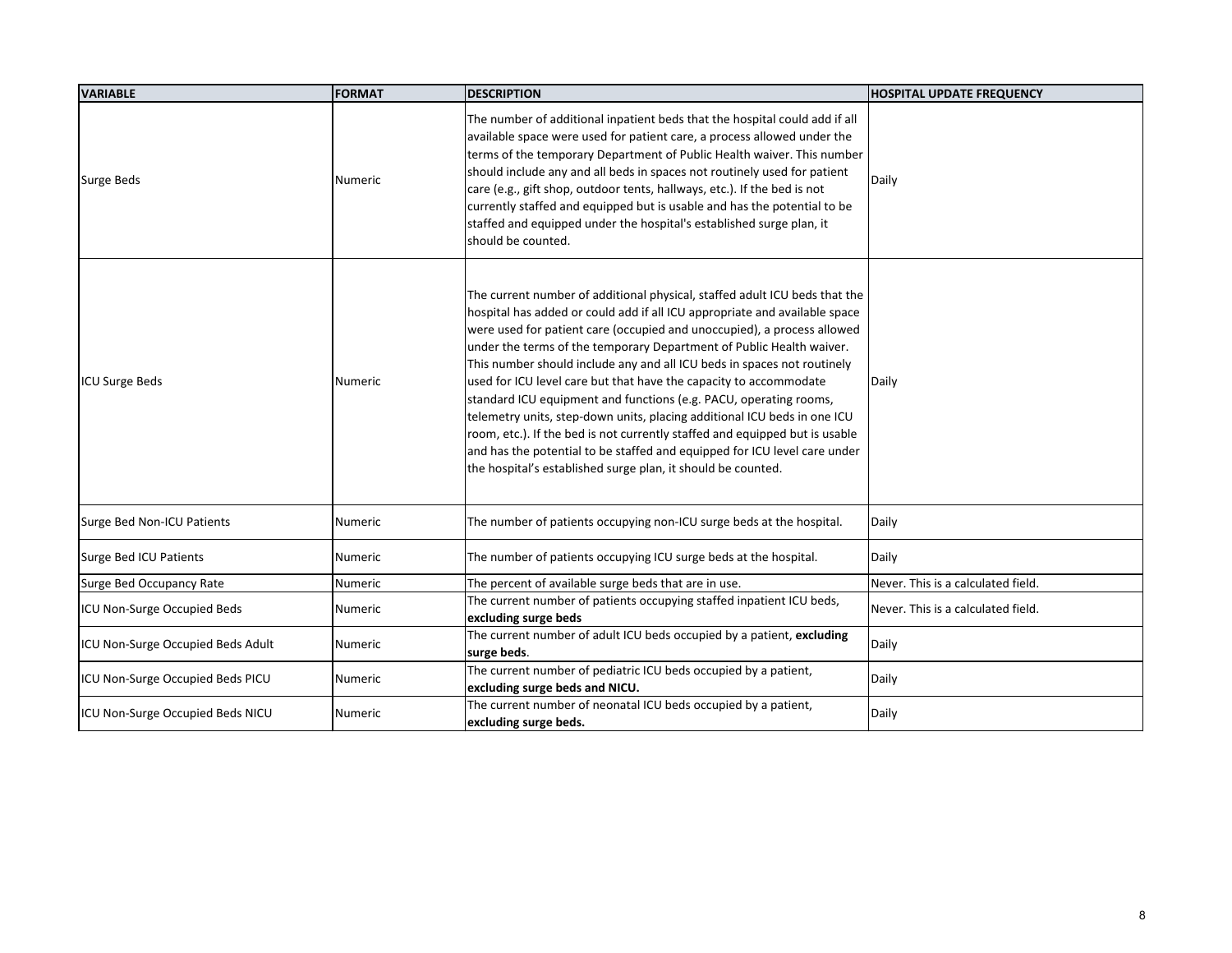| <b>VARIABLE</b>                                  | <b>FORMAT</b>  | <b>DESCRIPTION</b>                                                                                                                                                                                                                                                                                                                                                                                                                                                                                                                                                                    | <b>HOSPITAL UPDATE FREQUENCY</b>   |
|--------------------------------------------------|----------------|---------------------------------------------------------------------------------------------------------------------------------------------------------------------------------------------------------------------------------------------------------------------------------------------------------------------------------------------------------------------------------------------------------------------------------------------------------------------------------------------------------------------------------------------------------------------------------------|------------------------------------|
| ICU Non-Surge Total Beds                         | <b>Numeric</b> | The current number of physical, staffed intensive care beds in the facility.<br>If the intensive care bed is not currently staffed and equipped but is<br>usable and has the potential to be staffed and equipped using routine<br>available hospital resources and staffing, it should be counted. The same<br>would apply to a blocked intensive care bed. If the intensive care bed is<br>currently blocked, but is a usable bed, it should be counted. This number<br>should exclude surge beds.                                                                                  | Never. This is a calculated field. |
| ICU Non-Surge Total Beds Adult                   | <b>Numeric</b> | The current number of physical, staffed adult intensive care beds in the<br>facility. If the intensive care bed is not currently staffed and equipped but<br>is usable and has the potential to be staffed and equipped using routine<br>available hospital resources and staffing it should be counted. The same<br>would apply to a blocked intensive care bed. If the intensive care bed is<br>currently blocked, but is a usable bed, it should be counted. This number<br>should exclude surge beds.                                                                             | Daily                              |
| ICU Non-Surge Total Beds PICU                    | Numeric        | The current number of physical, staffed inpatient pediatric intensive care<br>beds in the facility. If the intensive care bed is not currently staffed and<br>equipped but is usable and has the potential to be staffed and equipped<br>using routine available hospital resources and staffing, using available<br>hospital resources and staffing, it should be counted. The same would<br>apply to a blocked intensive care bed. If the intensive care bed is currently<br>blocked, but is a usable bed, it should be counted. This number should<br>exclude surge beds and NICU. | Daily                              |
| ICU Non-Surge Total Beds NICU                    | Numeric        | The current number of physical, staffed inpatient neonatal intensive care<br>beds in the facility. If the intensive care bed is not currently staffed and<br>equipped but is usable and has the potential to be staffed and equipped<br>using routine available hospital resources and staffing, using available<br>hospital resources and staffing, it should be counted. The same would<br>apply to a blocked intensive care bed. If the intensive care bed is currently<br>blocked, but is a usable bed, it should be counted. This number should<br>exclude surge beds.           | Daily                              |
| Previous Day's Conversions to COVID<br>Confirmed | <b>Numeric</b> | The number of total patients in the facility (irrespective of when they<br>were admitted) whose status changed to COVID-19 confirmed positive on<br>the previous calendar day. This will include any individual who, on the<br>previous day, had laboratory results return to confirm a COVID-19<br>diagnosis where previously their diagnosis was unconfirmed.                                                                                                                                                                                                                       | Daily                              |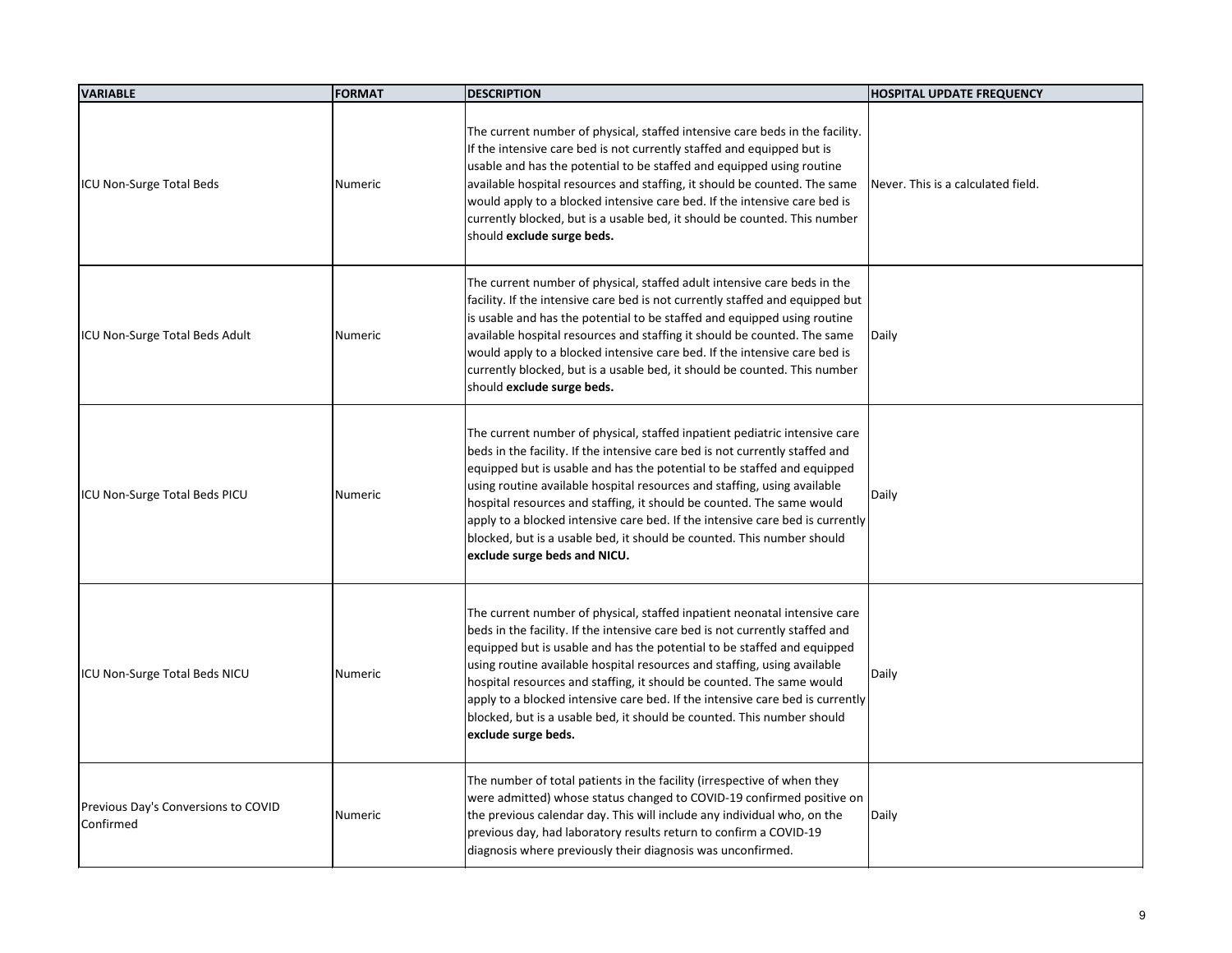| <b>VARIABLE</b>                         | <b>FORMAT</b> | <b>DESCRIPTION</b>                                                                                                                                                                                                                                                                                                                                                | <b>HOSPITAL UPDATE FREQUENCY</b>   |
|-----------------------------------------|---------------|-------------------------------------------------------------------------------------------------------------------------------------------------------------------------------------------------------------------------------------------------------------------------------------------------------------------------------------------------------------------|------------------------------------|
| Admits In Previous Day Confirmed        | Numeric       | The total number of patients who were admitted to an inpatient bed on<br>the previous calendar day (12am - 11:59pm) and who had confirmed<br>COVID-19 at the time of admission.                                                                                                                                                                                   | Never. This is a calculated field. |
| Adult Admits In Previous Day Confirmed  | Numeric       | The total number of patients who were admitted to an inpatient bed on<br>the previous calendar day (12am - 11:59pm) and who had confirmed<br>COVID-19 at the time of admission.                                                                                                                                                                                   | Never. This is a calculated field. |
| Admits In Previous Day Confirmed by Age | Numeric       | The total number of patients who were newly admitted to an inpatient<br>adult bed on the previous calendar day (12am - 11:59pm) who had<br>confirmed COVID-19 at the time of admission. Numbers for this field<br>should be entered in the appropriate age category:<br>$0 - 17$<br>18-19<br>20-29<br>30-39<br>40-49<br>50-59<br>60-69<br>70-79<br>80+<br>Unknown | Daily                              |
| Admits in Previous Day Suspected        | Numeric       | The total number of patients who were admitted to an inpatient bed on<br>the previous calendar day (12am - 11:59pm) and who had suspected<br>COVID-19 at the time of admission.                                                                                                                                                                                   | Never. This is a calculated field. |
| Adult Admits in Previous Day Suspected  | Numeric       | The total number of patients who were admitted to an inpatient bed on<br>the previous calendar day (12am - 11:59pm) and who had suspected<br>COVID-19 at the time of admission.                                                                                                                                                                                   | Never. This is a calculated field. |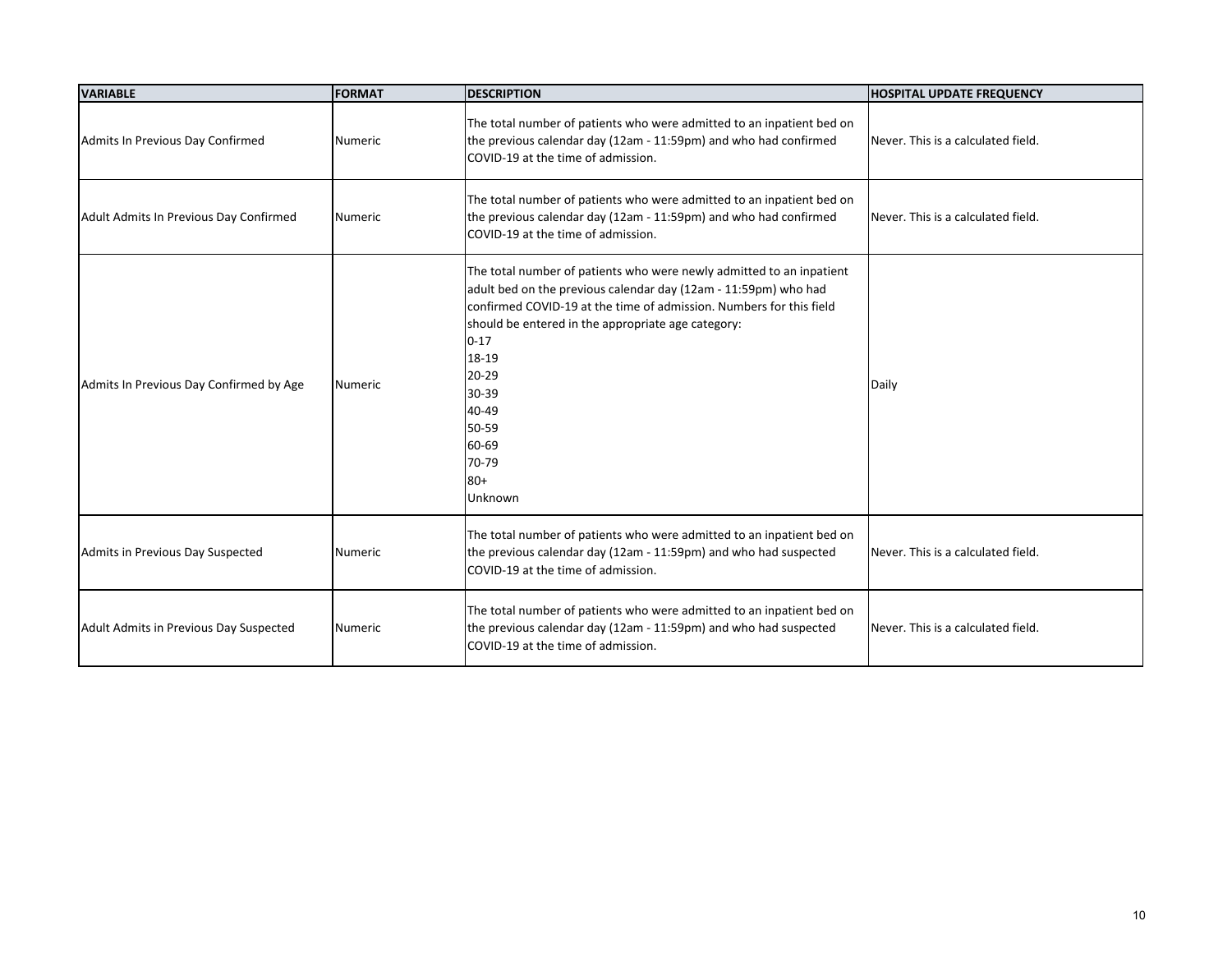| <b>VARIABLE</b>                                | <b>FORMAT</b> | <b>DESCRIPTION</b>                                                                                                                                                                                                                                                                                                                                                 | <b>HOSPITAL UPDATE FREQUENCY</b> |
|------------------------------------------------|---------------|--------------------------------------------------------------------------------------------------------------------------------------------------------------------------------------------------------------------------------------------------------------------------------------------------------------------------------------------------------------------|----------------------------------|
| Admits In Previous Day Suspected by Age        | Numeric       | The total number of patients who were admitted to an inpatient adult<br>bed on the previous calendar day (12am - 11:59pm) and who had<br>suspected COVID-19 at the time of admission. Numbers for this field<br>should be entered in the appropriate age category:<br>$0 - 17$<br>18-19<br>20-29<br>30-39<br>40-49<br>50-59<br>60-69<br>70-79<br>$80 +$<br>Unknown | Daily                            |
| <b>ED Visits In Previous Day</b>               | Numeric       | The total number of patient visits to the ED on the previous calendar day<br>(12am-11:59pm) regardless of reason for visit. Include all patients who<br>were triaged even if they left before being seen by a provider.                                                                                                                                            | Daily                            |
| <b>ED Visits In Previous Day COVID Related</b> | Numeric       | The total number of ED visits who were seen on the previous calendar<br>day (12am - 11:59pm) who had a visit related to COVID-19 (meets<br>suspected or confirmed definition or presents for COVID diagnostic<br>testing). Do not count those who presented for pre-procedure screening.                                                                           | Daily                            |
| <b>COVID Deaths In Previous Day</b>            | Numeric       | Number of patients with suspected or laboratory confirmed COVID-19<br>who died on the previous calendar day in the hospital, ED, or any<br>overflow location.                                                                                                                                                                                                      | <b>Daily</b>                     |

# **Ventilator Supplies & PPE** - Data need to be reported once a week **on Wednesdays**

| <b>VARIABLE</b>                    | <b>FORMAT</b>       | <b>DESCRIPTION</b>                                                             | <b>HOSPITAL UPDATE FREQUENCY</b> |
|------------------------------------|---------------------|--------------------------------------------------------------------------------|----------------------------------|
|                                    | Drop Down -         |                                                                                |                                  |
|                                    | $\bullet$ 0 days    | The calculated days of supply in stock for ventilator supplies. Calculation    |                                  |
|                                    | $\bullet$ 1-3 days  | may be provided by your hospital's ERP system or by utilizing the CDC's        |                                  |
| Ventilator Supplies Days On Hand   | $\bullet$ 4-6 days  | PPE burn rate calculator assumptions. For supply categories such as this       | Once a week on Wednesdays.       |
|                                    | $\bullet$ 7-14 days | that may have varying quantities, days on hand, or ability to obtain and       |                                  |
|                                    | $\cdot$ 15-30 days  | maintain, reply for the item that has the lowest stock on hand.                |                                  |
|                                    | $\bullet$ >30 days  |                                                                                |                                  |
|                                    |                     | Select "Yes" if your facility is able to order and obtain ventilator supplies. |                                  |
| Ventilator Supplies Able to Obtain | Drop-Down - Yes/No  | Select "No" if your facility is not able to order and obtain ventilator        | Once a week on Wednesdays.       |
|                                    |                     | supplies.                                                                      |                                  |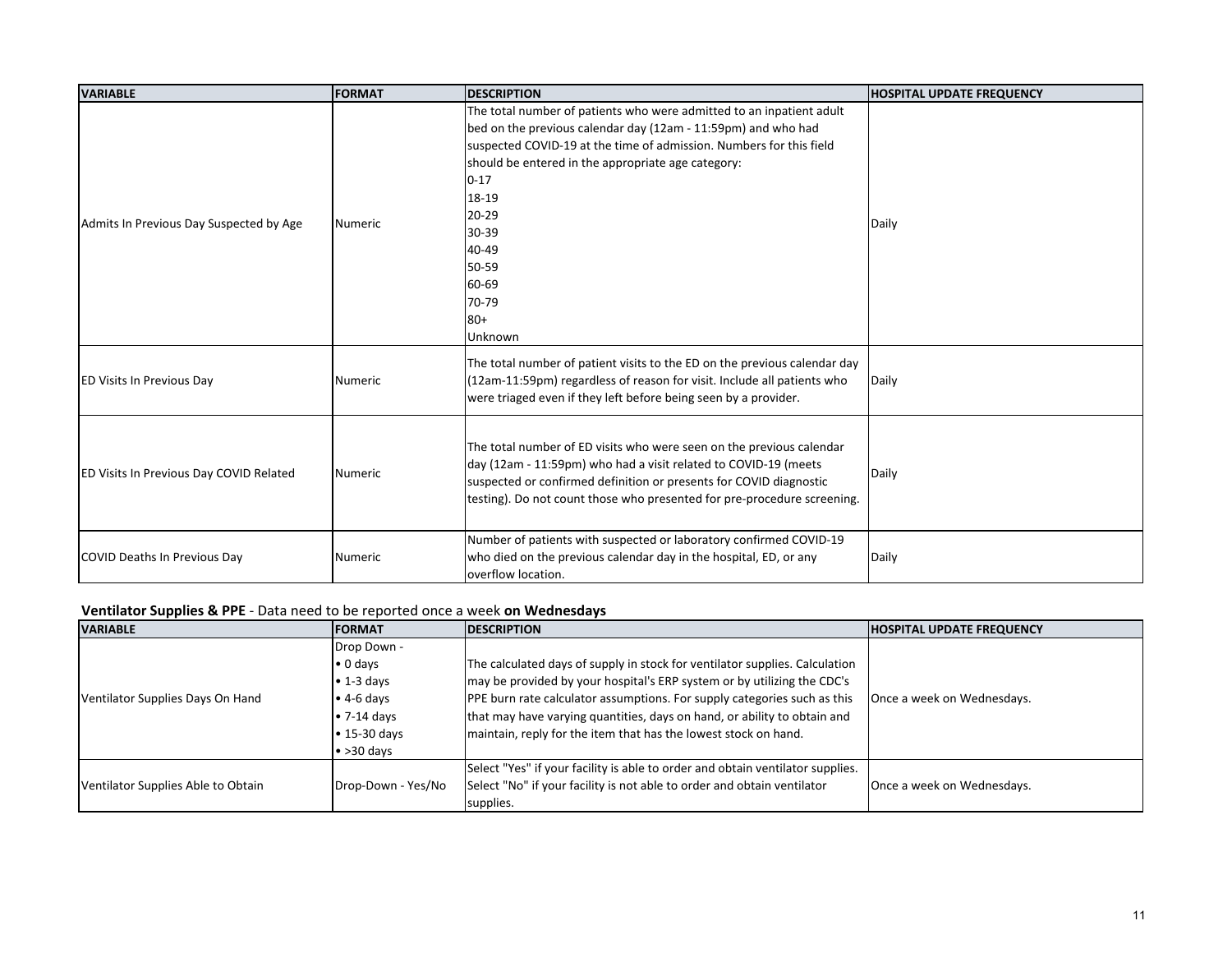| <b>VARIABLE</b>                                       | <b>FORMAT</b>                                                                                                                                    | <b>DESCRIPTION</b>                                                                                                                                                                                                                                                                                                                                                      | <b>HOSPITAL UPDATE FREQUENCY</b>      |
|-------------------------------------------------------|--------------------------------------------------------------------------------------------------------------------------------------------------|-------------------------------------------------------------------------------------------------------------------------------------------------------------------------------------------------------------------------------------------------------------------------------------------------------------------------------------------------------------------------|---------------------------------------|
| Ventilator Supplies: Can Maintain 3-Day<br>Supply?    | Drop-Down -<br>Yes/No/NA                                                                                                                         | Select "Yes" if you are able to maintain at least a 3 day supply for<br>ventilator supplies. Select "No" if you are not able to maintain at least a 3   Once a week on Wednesdays.<br>day supply for ventilator supplies.                                                                                                                                               |                                       |
| Ventilator Medications Able to Obtain                 | Drop-Down - Yes/No                                                                                                                               | Select "Yes" if your facility is able to order and obtain ventilator<br>medications. Select "No" if your facility is not able to order and obtain<br>ventilator medications. Ventilator medications include Propofol,<br>Midazolam, Dexmedetomidine, Hydromorphone, Fentanyl, Cisatracurium,<br>and Rocuronium.                                                         | Once a week on Wednesdays.            |
| Ventilator Medications: Can Maintain 3-Day<br>Supply? | Drop-Down -<br>Yes/No/NA                                                                                                                         | Select "Yes" if you are able to maintain at least a 3 day supply for<br>ventilator medications. Select "No" if you are not able to maintain at least<br>a 3 day supply for ventilator medications. Ventilator medications include<br>Propofol, Midazolam, Dexmedetomidine, Hydromorphone, Fentanyl,<br>Cisatracurium, and Rocuronium.                                   | Once a week on Wednesdays.            |
| <b>Total N95 Masks</b>                                | <b>Numeric</b>                                                                                                                                   | The current number of N95 masks ready for use. This field is optional and<br>should be provided only if feasible.                                                                                                                                                                                                                                                       | Once a week on Wednesdays (optional). |
| N95 Reusing/Extended Use                              | Drop-Down -<br>Yes/No/NA                                                                                                                         | Enter YES if your facility re-uses or extends the use of this supply. Enter<br>NO if your facility does not re-use or extend the use of this supply. Enter<br>N/A if the item is not applicable for your facility.                                                                                                                                                      | Once a week on Wednesdays.            |
| N95 Days On Hand                                      | Drop Down -<br>$\bullet$ 0 days<br>$\bullet$ 1-3 days<br>$\bullet$ 4-6 days<br>$\bullet$ 7-14 days<br>$\bullet$ 15-30 days<br>$\bullet$ >30 days | The calculated days of supply in stock for N95 masks. Calculation may be<br>provided by your hospital's ERP system or by utilizing the CDC's PPE burn<br>rate calculator assumptions. For supply categories such as this that may<br>have varying quantities, days on hand, or ability to obtain and maintain,<br>reply for the item that has the lowest stock on hand. | Once a week on Wednesdays.            |
| N95 Able to Obtain                                    | Drop-Down - Yes/No                                                                                                                               | Select "Yes" if your facility is able to order and obtain N95 masks. Select<br>"No" if your facility is not able to order and obtain N95 masks.                                                                                                                                                                                                                         | Once a week on Wednesdays.            |
| N95: Can Maintain 3-Day Supply?                       | Drop-Down -<br>Yes/No/NA                                                                                                                         | Select "Yes" if you are able to maintain at least a 3 day supply for N95<br>masks. Select "No" if you are not able to maintain at least a 3 day supply<br>for N95 masks.                                                                                                                                                                                                | Once a week on Wednesdays.            |
| <b>Total Surgical and Procedure Masks</b>             | <b>Numeric</b>                                                                                                                                   | The current number of surgical and procedure masks ready for use. This<br>field is optional and should be provided only if feasible.                                                                                                                                                                                                                                    | Once a week on Wednesdays (optional). |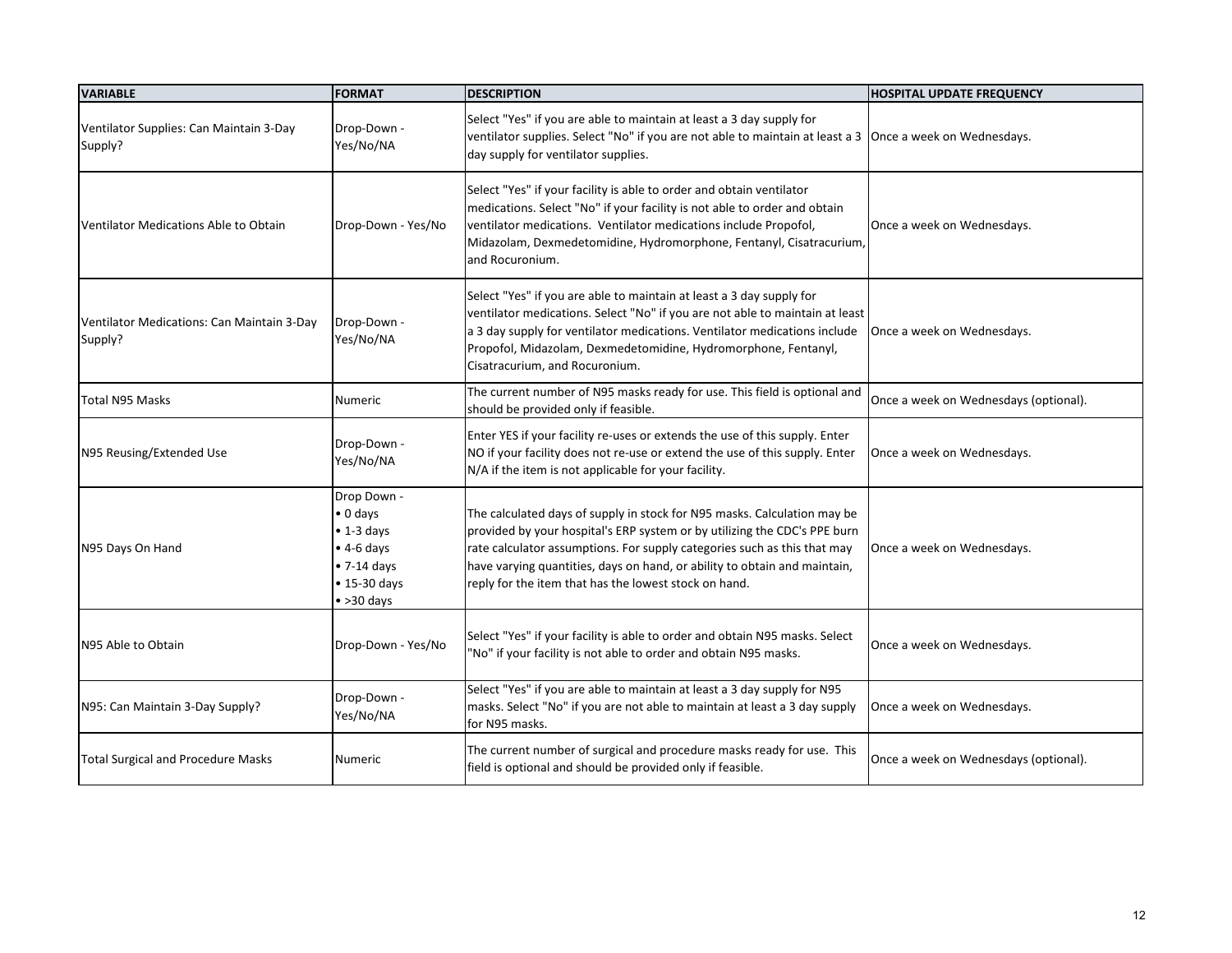| <b>VARIABLE</b>                                                          | <b>FORMAT</b>                                                                                                                                    | <b>DESCRIPTION</b>                                                                                                                                                                                                                                                                                                                                                                         | <b>HOSPITAL UPDATE FREQUENCY</b>      |
|--------------------------------------------------------------------------|--------------------------------------------------------------------------------------------------------------------------------------------------|--------------------------------------------------------------------------------------------------------------------------------------------------------------------------------------------------------------------------------------------------------------------------------------------------------------------------------------------------------------------------------------------|---------------------------------------|
| Surgical and Procedure Mask Days On Hand                                 | Drop Down -<br>$\bullet$ 0 days<br>$\bullet$ 1-3 days<br>$\bullet$ 4-6 days<br>$\bullet$ 7-14 days<br>$\bullet$ 15-30 days<br>$\bullet$ >30 days | The calculated days of supply in stock for surgical and procedure masks.<br>Calculation may be provided by your hospital's ERP system or by utilizing<br>the CDC's PPE burn rate calculator assumptions. For supply categories<br>such as this that may have varying quantities, days on hand, or ability to<br>obtain and maintain, reply for the item that has the lowest stock on hand. | Once a week on Wednesdays.            |
| Surgical and Procedure Masks Able to Obtain   Drop-Down - Yes/No         |                                                                                                                                                  | Select "Yes" if your facility is able to order and obtain surgical and<br>procedure masks. Select "No" if your facility is not able to order and<br>obtain surgical and procedure masks.                                                                                                                                                                                                   | Once a week on Wednesdays.            |
| Surgical and Procedure Masks: Can Maintain 3- Drop-Down -<br>Day Supply? | Yes/No/NA                                                                                                                                        | Select "Yes" if you are able to maintain at least a 3 day supply for surgical<br>and procedure masks. Select "No" if you are not able to maintain at least   Once a week on Wednesdays.<br>a 3 day supply for surgical and procedure masks.                                                                                                                                                |                                       |
| <b>Total Eye Protection</b>                                              | <b>Numeric</b>                                                                                                                                   | The current number of eye protection pieces (including face shields and<br>goggles) ready for use. For supply categories such as this that may have<br>varying quantities, days on hand, or ability to obtain and maintain, reply<br>for the item that has the lowest stock on hand. This field is optional and<br>should be provided only if feasible.                                    | Once a week on Wednesdays (optional). |
| Eye Protection Days On Hand                                              | Drop Down -<br>$\bullet$ 0 days<br>$\bullet$ 1-3 days<br>$\bullet$ 4-6 days<br>$\bullet$ 7-14 days<br>$\bullet$ 15-30 days<br>$\bullet$ >30 days | The calculated days of supply in stock for eye protection pieces (including<br>face shields and goggles). Calculation may be provided by your hospital's<br>ERP system or by utilizing the CDC's PPE burn rate calculator assumptions.                                                                                                                                                     | Once a week on Wednesdays.            |
| Eye Protection Able to Obtain                                            | Drop-Down - Yes/No                                                                                                                               | Select "Yes" if your facility is able to order and obtain eye protection.<br>Select "No" if your facility is not able to order and obtain eye protection.                                                                                                                                                                                                                                  | Once a week on Wednesdays.            |
| Eye Protection: Can Maintain 3-Day Supply?                               | Drop-Down -<br>Yes/No/NA                                                                                                                         | Select "Yes" if you are able to maintain at least a 3 day supply for eye<br>protection pieces (including face shields and goggles). Select "No" if you<br>are not able to maintain at least a 3 day supply for eye protection.                                                                                                                                                             | Once a week on Wednesdays.            |
| <b>Total Exam Gloves</b>                                                 | Numeric                                                                                                                                          | The current number of exam gloves ready for use. This field is optional<br>and should be provided only if feasible.                                                                                                                                                                                                                                                                        | Once a week on Wednesdays (optional). |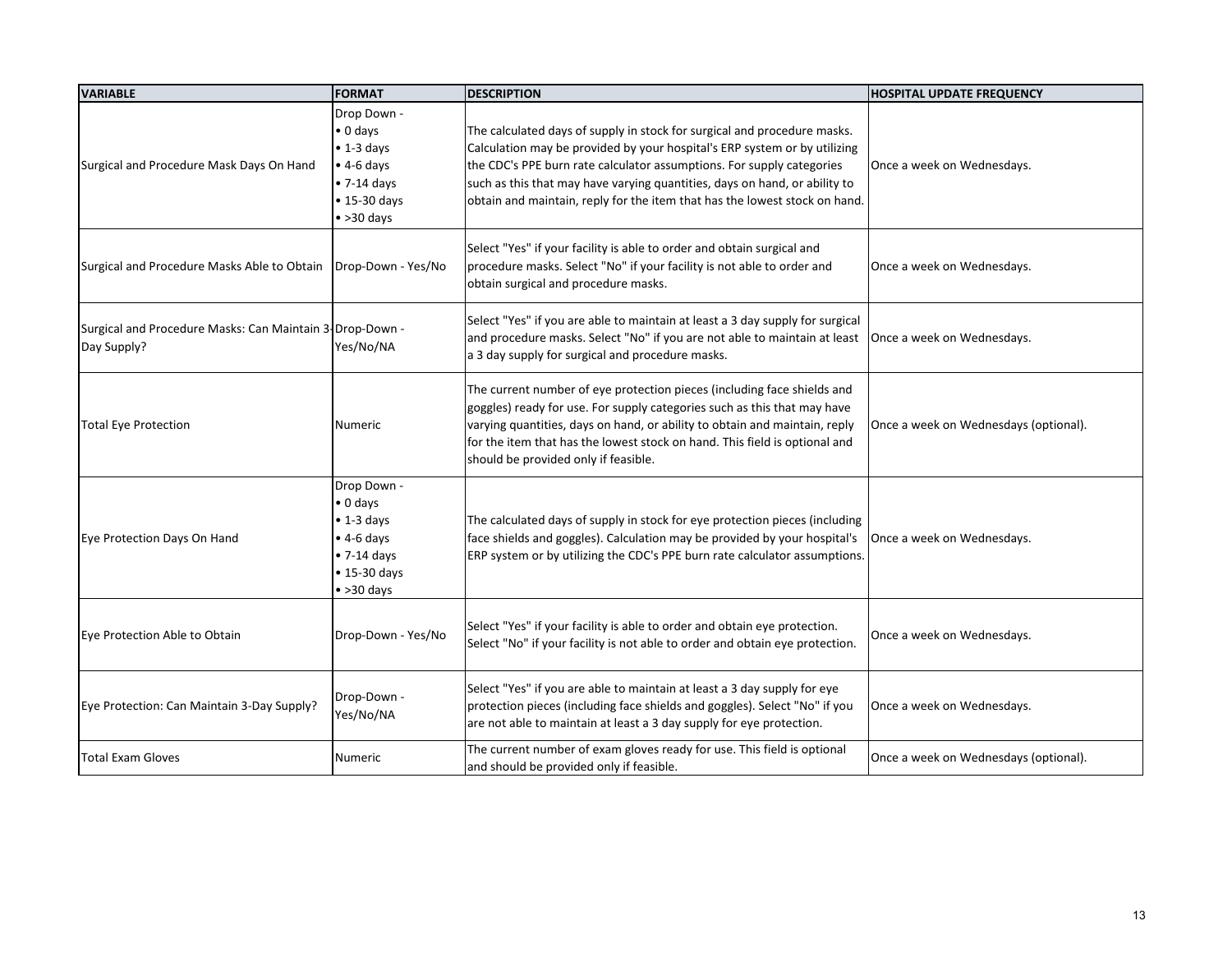| <b>VARIABLE</b>                                 | <b>FORMAT</b>                                                                                                                                    | <b>DESCRIPTION</b>                                                                                                                                                                                                                                                                                                                                                             | <b>HOSPITAL UPDATE FREQUENCY</b>      |
|-------------------------------------------------|--------------------------------------------------------------------------------------------------------------------------------------------------|--------------------------------------------------------------------------------------------------------------------------------------------------------------------------------------------------------------------------------------------------------------------------------------------------------------------------------------------------------------------------------|---------------------------------------|
| Exam Gloves Days On Hand                        | Drop Down -<br>$\bullet$ 0 days<br>$\bullet$ 1-3 days<br>$\bullet$ 4-6 days<br>$\bullet$ 7-14 days<br>$\bullet$ 15-30 days<br>$\bullet$ >30 days | The calculated days of supply in stock for exam gloves. Calculation may be<br>provided by your hospital's ERP system or by utilizing the CDC's PPE burn<br>rate calculator assumptions. For supply categories such as this that may<br>have varying quantities, days on hand, or ability to obtain and maintain,<br>reply for the item that has the lowest stock on hand.      | Once a week on Wednesdays.            |
| <b>Exam Gloves Able to Obtain</b>               | Drop-Down - Yes/No                                                                                                                               | Select "Yes" if your facility is able to order and obtain exam gloves. Select<br>"No" if your facility is not able to order and obtain exam gloves.                                                                                                                                                                                                                            | Once a week on Wednesdays.            |
| Exam Gloves: Can Maintain 3-Day Supply?         | Drop-Down -<br>Yes/No/NA                                                                                                                         | Select "Yes" if you are able to maintain at least a 3 day supply for exam<br>gloves. Select "No" if you are not able to maintain at least a 3 day supply<br>for exam gloves.                                                                                                                                                                                                   | Once a week on Wednesdays.            |
| <b>Total Single Use Gowns</b>                   | Numeric                                                                                                                                          | The current number of single use gowns ready for use. This field is<br>optional and should be provided only if feasible.                                                                                                                                                                                                                                                       | Once a week on Wednesdays (optional). |
| Single Use Gowns Days On Hand                   | Drop Down -<br>$\bullet$ 0 days<br>$\bullet$ 1-3 days<br>$\bullet$ 4-6 days<br>$\bullet$ 7-14 days<br>$\bullet$ 15-30 days<br>$\bullet$ >30 days | The calculated days of supply in stock for single use gowns. Calculation<br>may be provided by your hospital's ERP system or by utilizing the CDC's<br>PPE burn rate calculator assumptions. For supply categories such as this<br>that may have varying quantities, days on hand, or ability to obtain and<br>maintain, reply for the item that has the lowest stock on hand. | Once a week on Wednesdays.            |
| Single Use Gowns Able to Obtain                 | Drop-Down - Yes/No                                                                                                                               | Select "Yes" if your facility is able to order and obtain single use gowns.<br>Select "No" if your facility is not able to order and obtain single use<br>gowns.                                                                                                                                                                                                               | Once a week on Wednesdays.            |
| Single Use Gowns: Can Maintain 3-Day<br>Supply? | Drop-Down -<br>Yes/No/NA                                                                                                                         | Select "Yes" if you are able to maintain at least a 3 day supply for single<br>use gowns. Select "No" if you are not able to maintain at least a 3 day<br>supply for single use gowns.                                                                                                                                                                                         | Once a week on Wednesdays.            |
| <b>Total PAPR</b>                               | Numeric                                                                                                                                          | The current number of PAPR ready for use. This field is optional and<br>should be provided only if feasible.                                                                                                                                                                                                                                                                   | Once a week on Wednesdays (optional). |
| <b>PAPR Reusing/Extended Use</b>                | Drop-Down -<br>Yes/No/NA                                                                                                                         | Enter YES if your facility re-uses or extends the use of this supply. Enter<br>NO if your facility does not re-use or extend the use of this supply. Enter<br>N/A if the item is not applicable for your facility.                                                                                                                                                             | Once a week on Wednesdays.            |
| <b>PAPR Able to Obtain</b>                      | Drop-Down - Yes/No                                                                                                                               | Select "Yes" if your facility is able to order and obtain PAPR. Select "No" if<br>your facility is not able to order and obtain PAPR.                                                                                                                                                                                                                                          | Once a week on Wednesdays.            |
| PAPR: Can Maintain 3-Day Supply?                | Drop-Down -<br>Yes/No/NA                                                                                                                         | Select "Yes" if you are able to maintain at least a 3 day supply for PAPR.<br>Select "No" if you are not able to maintain at least a 3 day supply for<br>PAPR.                                                                                                                                                                                                                 | Once a week on Wednesdays.            |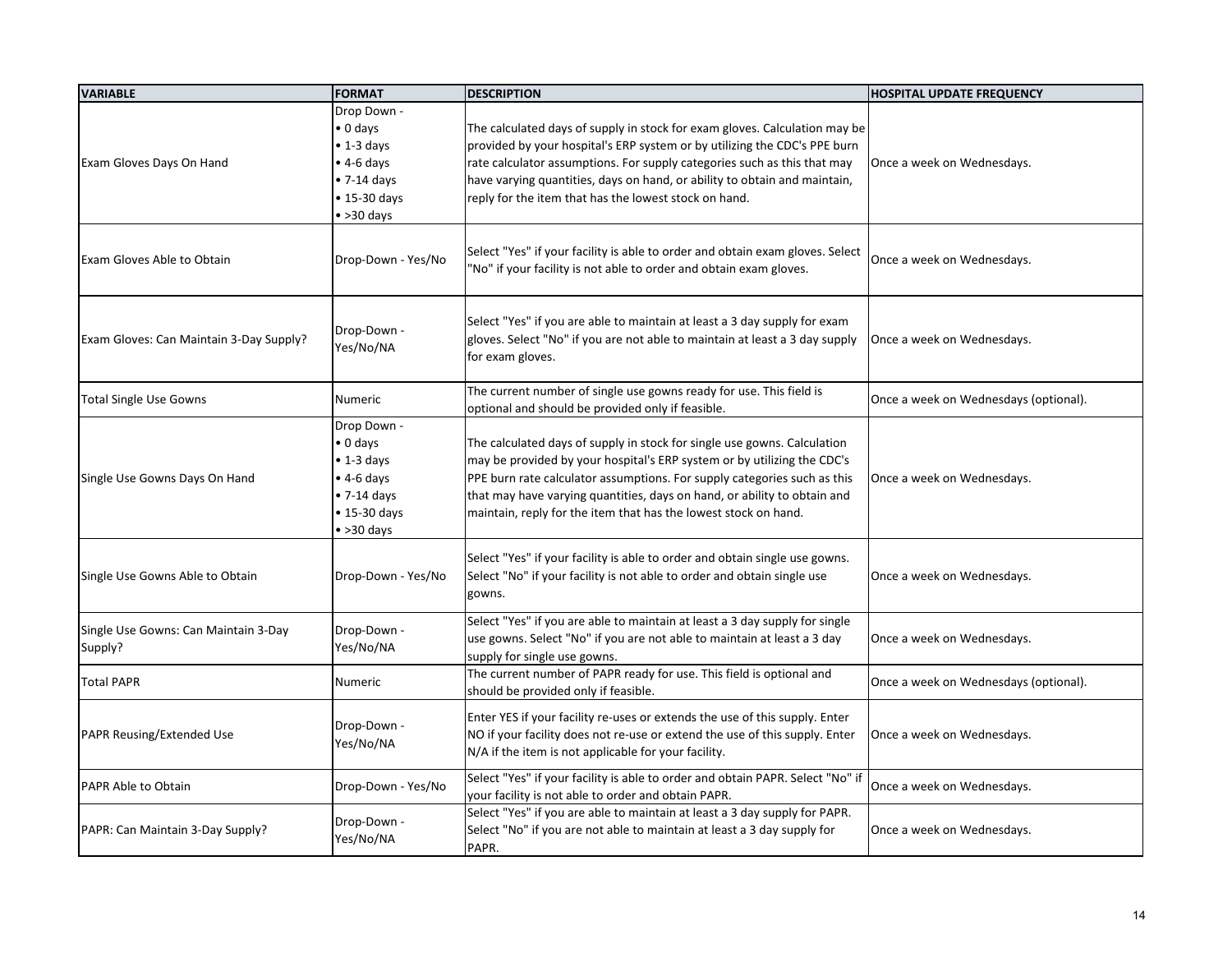| <b>VARIABLE</b>                                                | <b>FORMAT</b>                                                           | <b>DESCRIPTION</b>                                                                                                                                                                                                                                                                                                                                                                                                                                                                                                                                                                                                              | <b>HOSPITAL UPDATE FREQUENCY</b>      |
|----------------------------------------------------------------|-------------------------------------------------------------------------|---------------------------------------------------------------------------------------------------------------------------------------------------------------------------------------------------------------------------------------------------------------------------------------------------------------------------------------------------------------------------------------------------------------------------------------------------------------------------------------------------------------------------------------------------------------------------------------------------------------------------------|---------------------------------------|
| <b>PPE Source</b>                                              | Drop-Down -<br>"Managed by health<br>system" / "Managed by<br>facility" | Select "Managed by health system" if your PPE is managed at the health<br>system level or by a multiple-hospital group (e.g., PPE purchased at the<br>health system level, par levels managed centrally, in stock supply<br>available at another system location such as a central warehouse).<br>Managing includes purchasing, allocation, and/or storage.<br>Select "Managed by facility" if your PPE is managed at the Facility level<br>(e.g., PPE purchased by your individual facility, par levels managed at the<br>facility-level, in stock supply is all on-site) including purchasing, allocation,<br>and/or storage. | Once a week on Wednesdays.            |
| <b>Total Launderable Gowns</b>                                 | <b>Numeric</b>                                                          | The current number of launderable gowns ready for use. This field is<br>optional and should be provided only if feasible.                                                                                                                                                                                                                                                                                                                                                                                                                                                                                                       | Once a week on Wednesdays (optional). |
| Launderable Gowns Reusing/Extended Use                         | Drop-Down -<br>Yes/No/NA                                                | Enter YES if your facility re-uses or extends the use of this supply. Enter<br>NO if your facility does not re-use or extend the use of this supply. Enter<br>N/A if the item is not applicable for your facility.                                                                                                                                                                                                                                                                                                                                                                                                              | Once a week on Wednesdays.            |
| Use Launderable Gowns?                                         | Drop-Down - Yes/No                                                      | Select "Yes" if your facility use reusable/launderable isolation gowns for<br>the care of any patients on transmission-based precautions. Select "No" if<br>your facility does not use reusable/launderable isolation gowns for the<br>care of any patients on transmission-based precautions.                                                                                                                                                                                                                                                                                                                                  | Once a week on Wednesdays.            |
| Can Maintain Supply Of Launderable Gowns?   Drop-Down - Yes/No |                                                                         | Select "Yes" if your facility is able to maintain a supply of<br>reusable/launderable gowns. Select "No" if your facility is not able to<br>maintain a supply of reusable/launderable gowns.                                                                                                                                                                                                                                                                                                                                                                                                                                    | Once a week on Wednesdays.            |
| Critical Medical Supply Shortage Next 3 Days?   Text           |                                                                         | Type any specific or critical medical supplies or medication shortages that<br>you are currently experiencing or anticipate experiencing in the next<br>three days.                                                                                                                                                                                                                                                                                                                                                                                                                                                             | Once a week on Wednesdays.            |
| Nasal Pharyngeal Swabs: Can Maintain 3-Day<br>Supply?          | Drop-Down -<br>Yes/No/NA                                                | Select "Yes" if you are able to maintain at least a 3 day supply. Select "No'<br>if you are not able to maintain at least a 3 day supply.                                                                                                                                                                                                                                                                                                                                                                                                                                                                                       | Once a week on Wednesdays.            |
| Nasal Swabs: Can Maintain 3-Day Supply?                        | Drop-Down -<br>Yes/No/NA                                                | Select "Yes" if you are able to maintain at least a 3 day supply. Select "No'<br>if you are not able to maintain at least a 3 day supply.                                                                                                                                                                                                                                                                                                                                                                                                                                                                                       | Once a week on Wednesdays.            |
| Reagent: Can Maintain 3-Day Supply?                            | Drop-Down -<br>Yes/No/NA                                                | Select "Yes" if you are able to maintain at least a 3 day supply. Select "No'<br>if you are not able to maintain at least a 3 day supply.                                                                                                                                                                                                                                                                                                                                                                                                                                                                                       | Once a week on Wednesdays.            |
| Viral Transport Media: Can Maintain 3-Day<br>Supply?           | Drop-Down -<br>Yes/No/NA                                                | Select "Yes" if you are able to maintain at least a 3 day supply. Select "No'<br>if you are not able to maintain at least a 3 day supply.                                                                                                                                                                                                                                                                                                                                                                                                                                                                                       | Once a week on Wednesdays.            |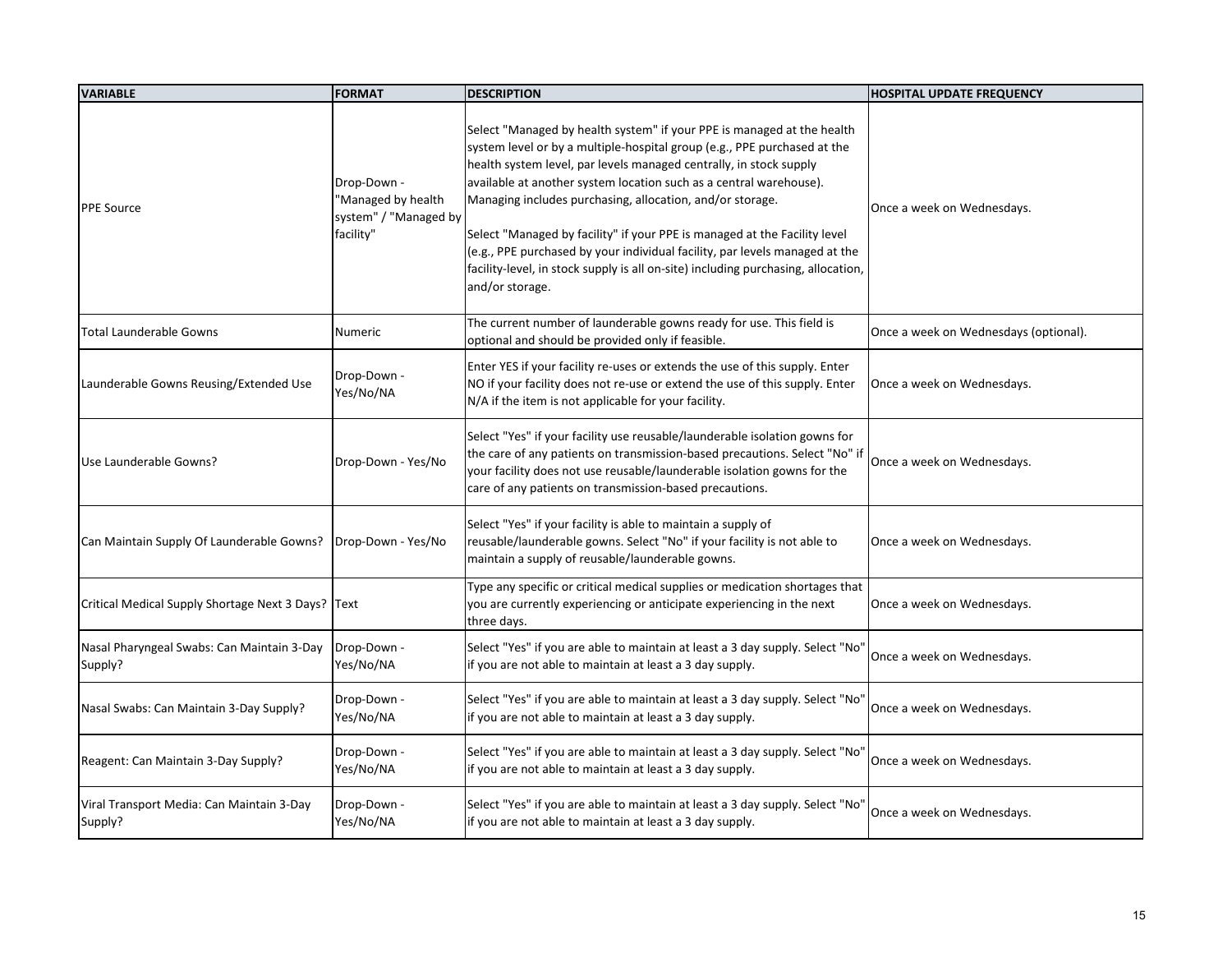**Remdesivir** - These fields are optional

| <b>VARIABLE</b>              | <b>IFORMAT</b> | <b>IDESCRIPTION</b>                                                                                                                         | <b>HOSPITAL UPDATE FREQUENCY</b> |
|------------------------------|----------------|---------------------------------------------------------------------------------------------------------------------------------------------|----------------------------------|
| Remdesivir Current Inventory | Numeric        | Enter the number of remdesivir vials in inventory at 11:59 p.m. on the<br>previous calendar day in the hospital pharmacy.                   | Daily (optional)                 |
| Remdesivir Used Previous Day | Numeric        | Enter the number of remdesivir vials used on the previous calendar day<br>$(12am - 11:59pm)$ in an inpatient, ED, and/or overflow location. | Daily (optional)                 |

#### **Influenza**

| <b>VARIABLE</b>                           | <b>FORMAT</b>  | <b>DESCRIPTION</b>                                                                                                                                                                                             | <b>HOSPITAL UPDATE FREQUENCY</b> |
|-------------------------------------------|----------------|----------------------------------------------------------------------------------------------------------------------------------------------------------------------------------------------------------------|----------------------------------|
| Total Hospitalized Influenza              | <b>Numeric</b> | The number of patients of any age currently hospitalized in an inpatient<br>bed who have laboratory-confirmed influenza. Include those in<br>lobservation beds.                                                | Daily                            |
| Admits in Previous Day Influenza          | Numeric        | The number of patients of any age who were admitted to an inpatient<br>bed on the previous calendar day who had laboratory-confirmed<br>influenza at the time of admission. Include those in observation beds. | Daily                            |
| Total ICU Influenza                       | <b>Numeric</b> | The number of patients of any age currently hospitalized in the ICU (of<br>any type) with laboratory-confirmed influenza. Include those in<br>observation beds.                                                | Daily                            |
| Total Hospitalized Influenza AND COVID    | <b>Numeric</b> | The number of patients of any age currently hospitalized in an inpatient<br>bed who have laboratory-confirmed COVID-19 and laboratory-confirmed<br>influenza. Include those in observation beds.               | <b>Daily</b>                     |
| Previous Day's Influenza Deaths           | <b>Numeric</b> | The number of patients with laboratory-confirmed influenza who died on $\vert$ Daily<br>the previous calendar day in the hospital, ED, or any overflow location.                                               |                                  |
| Previous Day's Influenza AND COVID Deaths | Numeric        | The number of patients with laboratory-confirmed influenza AND<br>laboratory-confirmed COVID-19 who died on the previous calendar day in Daily<br>the hospital, ED, or any overflow location.                  |                                  |

# **Therapeutics** - Data need to be reported once a week **on Wednesdays**

| <b>VARIABLE</b>                           | <b>IFORMAT</b> | <b>IDESCRIPTION</b>                                                                                                                                                                                                            | <b>HOSPITAL UPDATE FREQUENCY</b> |
|-------------------------------------------|----------------|--------------------------------------------------------------------------------------------------------------------------------------------------------------------------------------------------------------------------------|----------------------------------|
| Casirivimab / Indevimab Current Inventory | Numeric        | Enter the number of therapeutic coursed of Casirivimab / Indevimab<br>currently in inventory.                                                                                                                                  | Once a week on Wednesdays.       |
| Casirivimab / Indevimab Used in Last Week | <b>Numeric</b> | Enter the number of Casirivimab / Indevimab therapeutic courses used in<br>the previous calendar week in an inpatient, ED, overflow, or outpatient<br>location, such as an urgent care, infusion center, or outpatient clinic. | Once a week on Wednesdays.       |
| Bamlanivimab Current Inventory            | Numeric        | Enter the number of therapeutic coursed of Bamlanivimab currently in<br>inventory.                                                                                                                                             | Once a week on Wednesdays.       |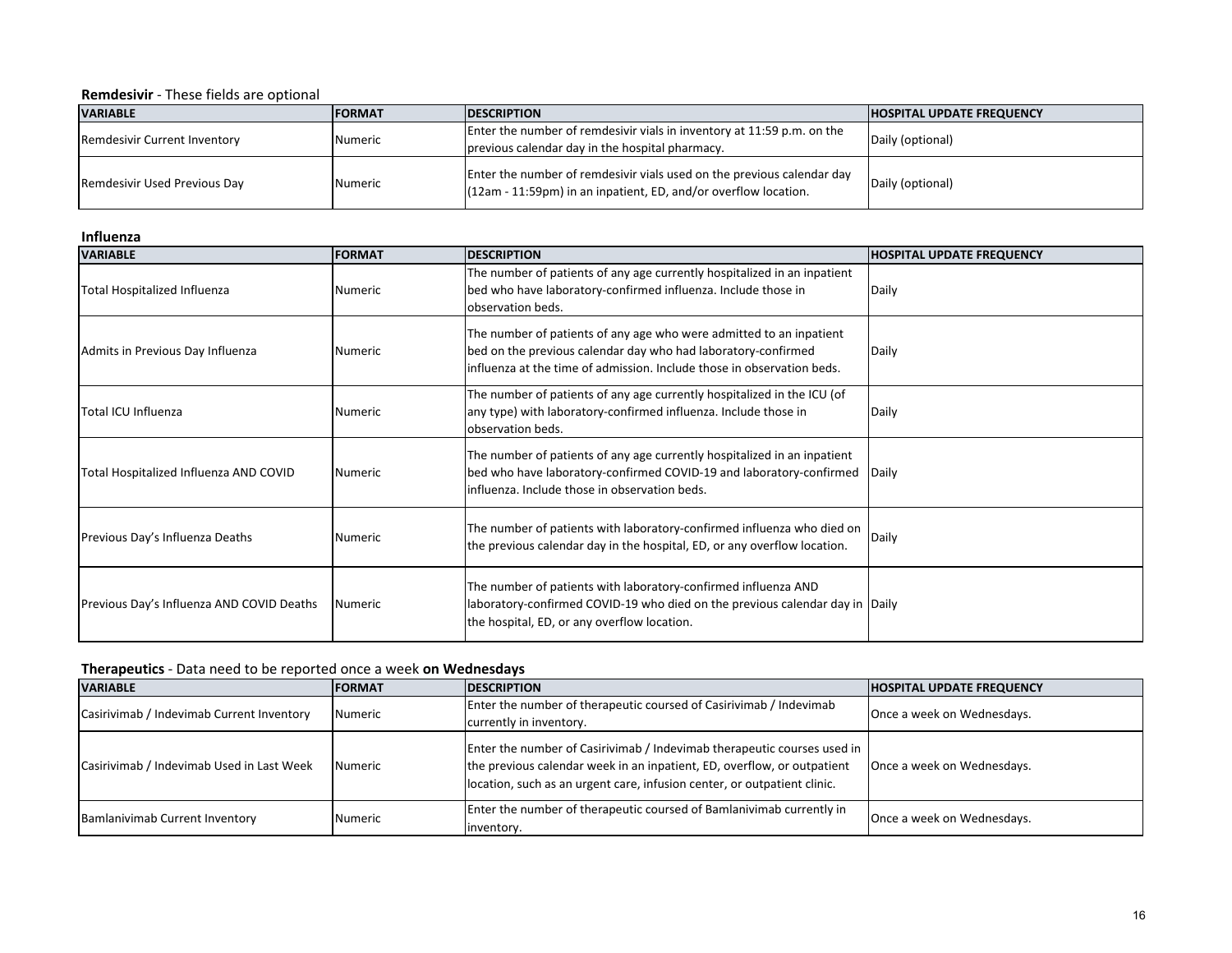| <b>VARIABLE</b>                | <b>IFORMAT</b> | <b>IDESCRIPTION</b>                                                                                                                                                                                                 | <b>HOSPITAL UPDATE FREQUENCY</b> |
|--------------------------------|----------------|---------------------------------------------------------------------------------------------------------------------------------------------------------------------------------------------------------------------|----------------------------------|
| Bamlanivimab Used in Last Week | <b>Numeric</b> | Enter the number of Bamlanivimab therapeutic courses used in the<br>previous calendar week in an inpatient, ED, overflow, or outpatient<br>location, such as an urgent care, infusion center, or outpatient clinic. | Once a week on Wednesdays.       |

## **Vaccine Administration** - Data may be optionally reported once a week **on Wednesdays**

For these fields, "Healthcare personnel" include all paid and unpaid persons serving in healthcare settings who have the potential for direct or indirect exposure to patients or *infectious materials.*

| <b>VARIABLE</b>                           | <b>FORMAT</b>   | <b>DESCRIPTION</b>                                                                                                                                                                                                                                                                                                                                  | <b>HOSPITAL UPDATE FREQUENCY</b>      |
|-------------------------------------------|-----------------|-----------------------------------------------------------------------------------------------------------------------------------------------------------------------------------------------------------------------------------------------------------------------------------------------------------------------------------------------------|---------------------------------------|
| Previous Week's COVID Vaccine Doses       | <b>INumeric</b> | Enter the number of COVID-19 vaccination doses administered in the<br>previous week (regardless of whether it is a first or second dose in a<br>series). For the first week of reporting, include all does given up to that<br>date.                                                                                                                | Once a week on Wednesdays (optional). |
| <b>Unvaccinated Personnel</b>             | <b>INumeric</b> | Enter the number of healthcare personnel who have not yet received a<br>single vaccine dose.                                                                                                                                                                                                                                                        | Once a week on Wednesdays (optional). |
| Personnel Receiving a Partial Series      | <b>INumeric</b> | Enter the current total number of healthcare personnel who have<br>received at least one dose of COVID-19 vaccination that is administered in<br>a multi-dose series. This field is meant to represent those who have<br>begun but not completed the vaccination process. Do not include those<br>who received a single-dose vaccine in this field. | Once a week on Wednesdays (optional). |
| Personnel Receiving a Complete Series     | <b>INumeric</b> | Enter the current total number of healthcare personnel who have<br>received a complete series of a COVID-19 vaccination. Include those who<br>have received all doses in a multi-dose series as well as those who<br>received a single-dose vaccine.                                                                                                | Once a week on Wednesdays (optional). |
| <b>Total Personnel</b>                    | <b>INumeric</b> | Enter the current total number of healthcare personnel for the facility.                                                                                                                                                                                                                                                                            | Once a week on Wednesdays (optional). |
| Previous Week's First COVID Vaccine Doses | <b>INumeric</b> | Enter the number of patients in the previous week who received the first<br>dose of a COVID-19 vaccine that is administered in a multi-dose series.                                                                                                                                                                                                 | Once a week on Wednesdays (optional). |
| Previous Week's Final COVID Vaccine Doses | <b>INumeric</b> | Enter the number of patients in the previous week who received the final<br>ldose in a COVID-19 vaccination series.                                                                                                                                                                                                                                 | Once a week on Wednesdays (optional). |

## **Staff**

| <b>VARIABLE</b>                         | <b>IFORMAT</b>     | <b>IDESCRIPTION</b>                                                                                                                                                                                         | <b>HOSPITAL UPDATE FREQUENCY</b> |
|-----------------------------------------|--------------------|-------------------------------------------------------------------------------------------------------------------------------------------------------------------------------------------------------------|----------------------------------|
| Staffing Shortage Today                 | Drop-Down - Yes/No | Select "Yes" if you have a staffing shortage today. Select "No" if you do                                                                                                                                   | Daily (optional)                 |
|                                         |                    | not have a staffing shortage today.                                                                                                                                                                         |                                  |
| Staffing Shortage Anticipated this Week | Drop-Down - Yes/No | Select "Yes" if you anticipate a staffing shortage within a week. Select<br> "No" if you do not anticipate a staffing shortage within a week. This field  Daily (optional)<br>is optional as of November 4. |                                  |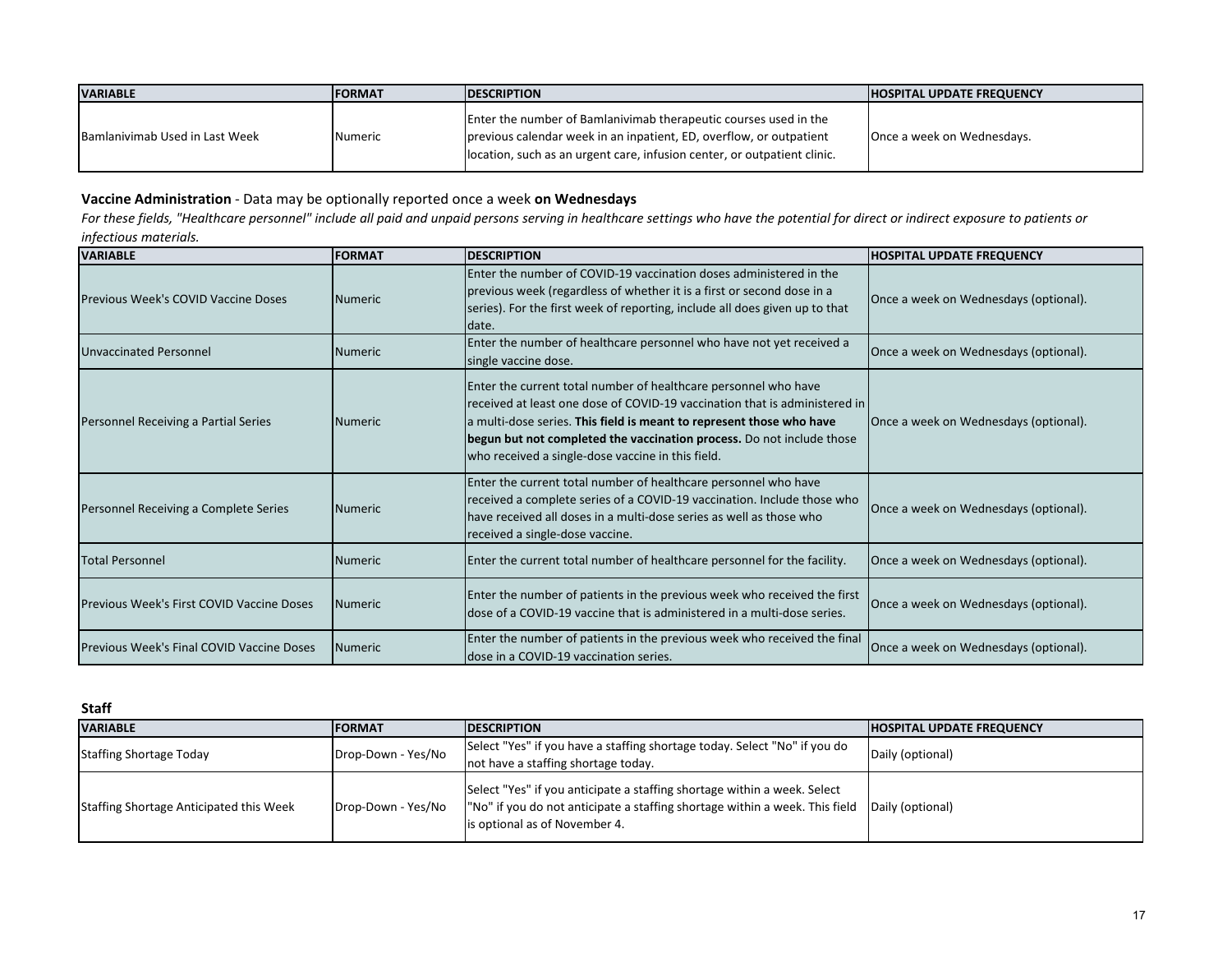| <b>VARIABLE</b>                                                   | <b>FORMAT</b>      | <b>DESCRIPTION</b>                                                                                                                                                                                                                                                                                                                                                                  | <b>HOSPITAL UPDATE FREQUENCY</b> |
|-------------------------------------------------------------------|--------------------|-------------------------------------------------------------------------------------------------------------------------------------------------------------------------------------------------------------------------------------------------------------------------------------------------------------------------------------------------------------------------------------|----------------------------------|
| Staffing Shortage Anticipated: Environmental<br>Services          | Drop-Down - Yes/No | Select "Yes" if you have a staffing shortage for Environmental Services<br>today or anticipate a shortage within a week. Select "No" if you do not<br>have a staffing shortage for Environmental Services today or do not<br>anticipate a shortage within a week.                                                                                                                   | Daily (optional)                 |
| Staffing Shortage Anticipated: Nurses                             | Drop-Down - Yes/No | Select "Yes" if you have a staffing shortage for nurses today or anticipate<br>a shortage within a week. Select "No" if you do not have a staffing<br>shortage for nurses today or do not anticipate a shortage within a week.                                                                                                                                                      | Daily (optional)                 |
| Staffing Shortage Anticipated: Respiratory<br>Therapy             | Drop-Down - Yes/No | Select "Yes" if you have a staffing shortage for respiratory therapists<br>today or anticipate a shortage within a week. Select "No" if you do not<br>have a staffing shortage for respiratory therapists today or do not<br>anticipate a shortage within a week.                                                                                                                   | Daily (optional)                 |
| Staffing Shortage Anticipated: Pharmacy                           | Drop-Down - Yes/No | Select "Yes" if you have a staffing shortage for pharmacists and pharmacy<br>techs today or anticipate a shortage within a week. Select "No" if you do<br>not have a staffing shortage for pharmacists and pharmacy techs today or<br>do not anticipate a shortage within a week.                                                                                                   | Daily (optional)                 |
| Staffing Shortage Anticipated: Other<br>Physicians                | Drop-Down - Yes/No | Select "Yes" if you have a staffing shortage for physicians today or<br>anticipate a shortage within a week. Select "No" if you do not have a<br>staffing shortage for physicians today or anticipate a shortage within a<br>week.                                                                                                                                                  | Daily (optional)                 |
| Staffing Shortage Anticipated: Other<br>Independent Practitioners | Drop-Down - Yes/No | Select "Yes" if you have a staffing shortage for other licensed independent<br>practitioners today or anticipate a shortage within a week. Select "No" if<br>you do not have a staffing shortage for other licensed independent<br>practitioners today or do not anticipate a shortage within a week.                                                                               | Daily (optional)                 |
| Staffing Shortage Anticipated: Temporary<br>Staff                 | Drop-Down - Yes/No | Select "Yes" if you have a staffing shortage for temporary physicians,<br>nurses, respiratory therapists, and pharmacists today or anticipate a<br>shortage within a week. Select "No" if you do not have a staffing shortage Daily (optional)<br>for temporary physicians, nurses, respiratory therapists, and pharmacists<br>today or do not anticipate a shortage within a week. |                                  |
| Staffing Shortage Anticipated: Other Critical<br>Personnel        | Drop-Down - Yes/No | Select "Yes" if you have a staffing shortage for other critical healthcare<br>personnel today or anticipate a shortage within a week. Select "No" if you<br>do not have a staffing shortage for other critical healthcare personnel<br>today or do not anticipate a shortage within a week.                                                                                         | Daily (optional)                 |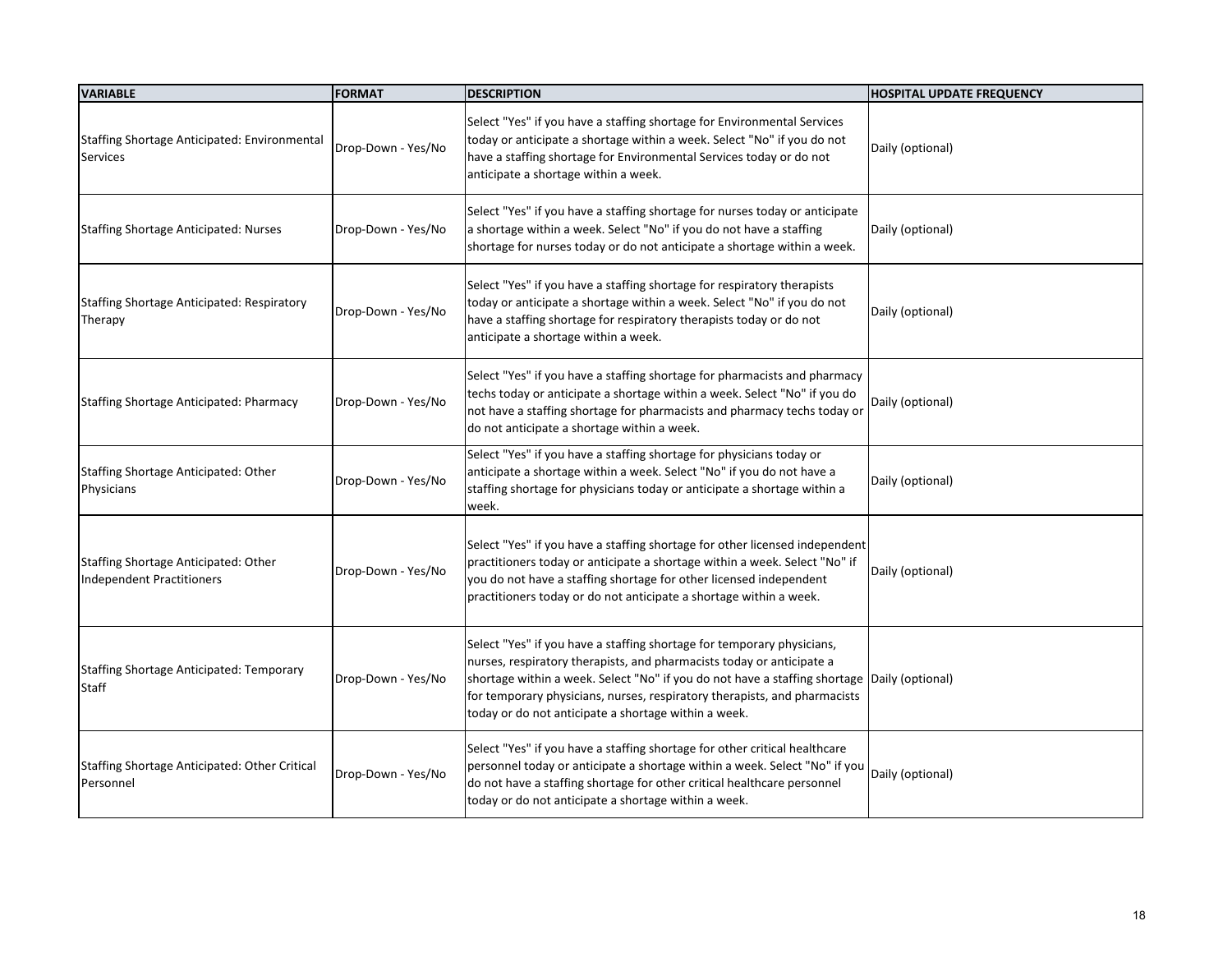| <b>VARIABLE</b>                       | <b>FORMAT</b>  | <b>DESCRIPTION</b>                                                                                                                                                                                                                                                                                                                                                                                                                                                                                                                                                       | <b>HOSPITAL UPDATE FREQUENCY</b> |
|---------------------------------------|----------------|--------------------------------------------------------------------------------------------------------------------------------------------------------------------------------------------------------------------------------------------------------------------------------------------------------------------------------------------------------------------------------------------------------------------------------------------------------------------------------------------------------------------------------------------------------------------------|----------------------------------|
| <b>Supply or Medication Shortages</b> | Text           | Using free text, indicate any specific or critical medical supplies or<br>medication shortages you are currently experiencing or anticipate<br>experiencing in the next three days.                                                                                                                                                                                                                                                                                                                                                                                      | Daily (optional)                 |
| <b>Total COVID Staff</b>              | <b>Numeric</b> | The total number of staff and facility personnel since 1/1/2020 who have<br>tested positive for COVID-19 (laboratory confirmed or clinically<br>diagnosed). Staff and facility personnel include anyone working or<br>volunteering in the facility, which includes, but is not limited to,<br>contractors, temporary staff, resident care givers, shared staff, etc.                                                                                                                                                                                                     | Daily                            |
| Today's COVID Staff                   | <b>Numeric</b> | The number of staff and facility personnel routinely scheduled to work at<br>the hospital but not necessarily present in the facility at the time of data<br>entry who have a laboratory positive COVID-19 test result. Staff and<br>facility personnel include anyone working or volunteering in the facility,<br>which includes, but is not limited to contractors, temporary staff, resident<br>care givers, shared staff, etc. Do not count staff who have had a<br>confirmed positive COVID test result, recovered, and have met the criteria<br>to return to work. | Daily                            |
| <b>Newly Confirmed Staff</b>          | Numeric        | The number of staff and facility personnel routinely scheduled to work at<br>the hospital but not necessarily present in the facility at the time of data<br>entry identified as having a laboratory positive COVID-19 test on the<br>previous calendar day (12am - 11:59pm). Staff and facility personnel<br>include anyone working or volunteering in the facility, which includes, but<br>is not limited to contractors, temporary staff, resident care givers, shared<br>staff, etc.                                                                                 | Daily                            |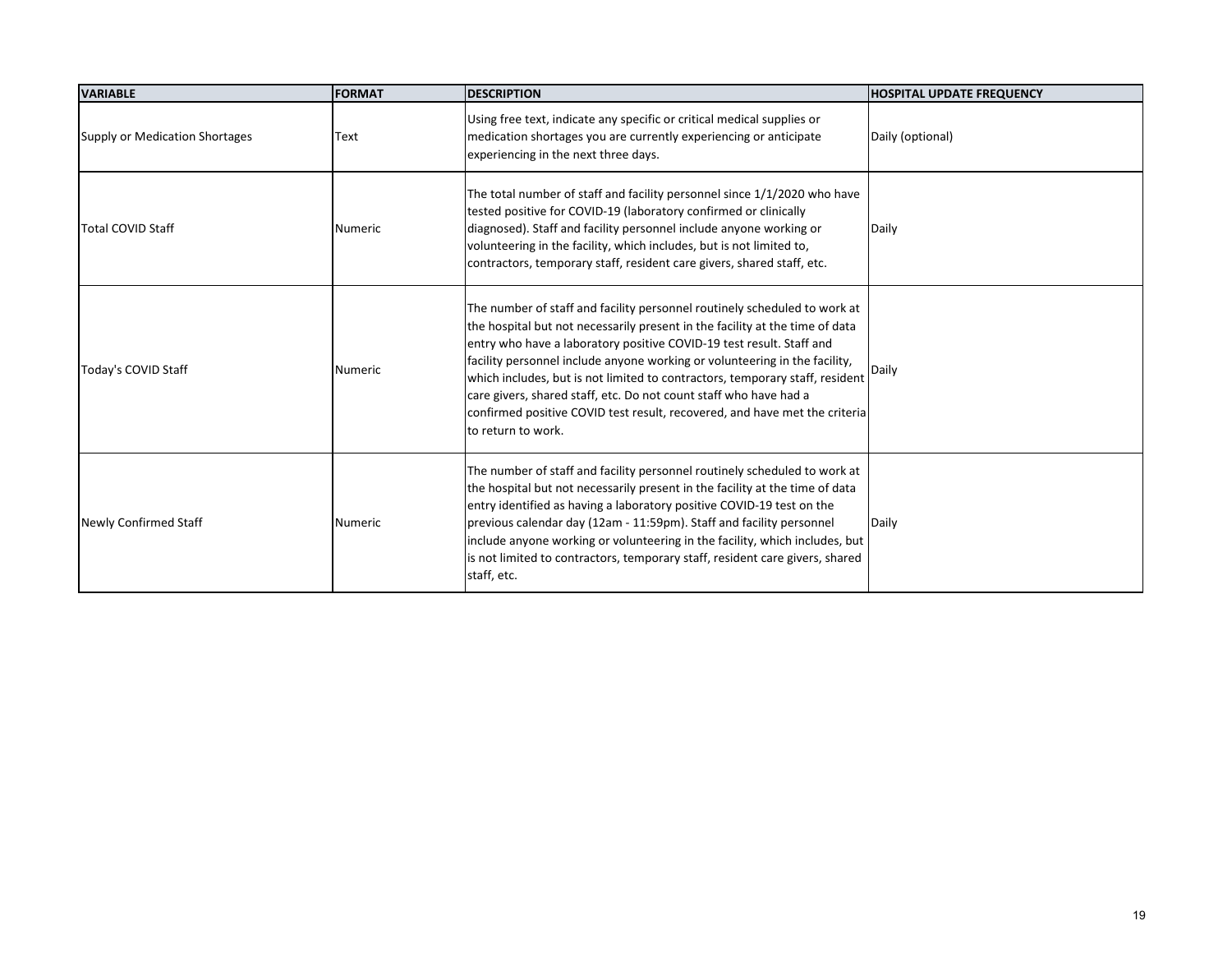| <b>VARIABLE</b>               | <b>FORMAT</b>  | <b>DESCRIPTION</b>                                                                                                                                                                                                                                                                                                                                                                                                                                                                                                                                                                                                                                                                                                                                                                                                                                                                                                                                                                                                                                                                                                                         | <b>HOSPITAL UPDATE FREQUENCY</b>                              |
|-------------------------------|----------------|--------------------------------------------------------------------------------------------------------------------------------------------------------------------------------------------------------------------------------------------------------------------------------------------------------------------------------------------------------------------------------------------------------------------------------------------------------------------------------------------------------------------------------------------------------------------------------------------------------------------------------------------------------------------------------------------------------------------------------------------------------------------------------------------------------------------------------------------------------------------------------------------------------------------------------------------------------------------------------------------------------------------------------------------------------------------------------------------------------------------------------------------|---------------------------------------------------------------|
| <b>Newly Suspected Staff</b>  | <b>Numeric</b> | The number of staff and facility personnel routinely scheduled to work at<br>the hospital but not necessarily present in the facility at the time of data<br>entry who are being managed as though they have COVID-19 (but do not<br>have a laboratory positive COVID-19 test result) and this management<br>began on the previous calendar day (12am - 11:59pm).<br>Suspected is defined as staff and facility personnel being managed or<br>treated with the same precautions as those with a laboratory positive<br>COVID-19 test result but have not been tested or have pending test<br>results.<br>Staff and facility personnel with a laboratory negative COVID-19 test<br>result, but whom continue to be managed or treated with the same<br>precautions as laboratory positive COVID-19 staff and facility personnel<br>because of exposure and/or suggestive signs and symptoms should be<br>included in this count.<br>Staff and facility personnel include anyone working or volunteering in the<br>facility, which includes, but is not limited to contractors, temporary staff,<br>resident care givers, shared staff, etc. | Daily                                                         |
| <b>Staff New COVID Deaths</b> | Numeric        | The number of deaths for staff and facility personnel routinely scheduled<br>to work at the hospital with suspected or laboratory positive COVID-19<br>that occurred on the previous calendar day (12am - 11:59pm).<br>Suspected is defined as staff and facility personnel being managed or<br>treated with the same precautions as those with a laboratory positive<br>COVID-19 test result but have not been tested or have pending test<br>results. Staff and facility personnel with a laboratory negative COVID-19<br>test result, but whom continued to be managed or treated with the same<br>precautions as laboratory positive COVID-19 staff and facility personnel<br>because of exposure and/or suggestive signs and symptoms should be<br>included in this count.<br>Staff and facility personnel include anyone working or volunteering in the<br>facility, which includes, but is not limited to contractors, temporary staff,<br>resident care givers, shared staff, etc.                                                                                                                                                 | Daily                                                         |
| <b>Primary Contact Name</b>   | Text           | Name of person providing information on SmartSheet.                                                                                                                                                                                                                                                                                                                                                                                                                                                                                                                                                                                                                                                                                                                                                                                                                                                                                                                                                                                                                                                                                        | Infrequently. Change when new primary contact<br>is assigned. |
| <b>Primary Contact Title</b>  | Text           | Title of primary contact.                                                                                                                                                                                                                                                                                                                                                                                                                                                                                                                                                                                                                                                                                                                                                                                                                                                                                                                                                                                                                                                                                                                  | Infrequently. Change when new primary contact<br>is assigned. |